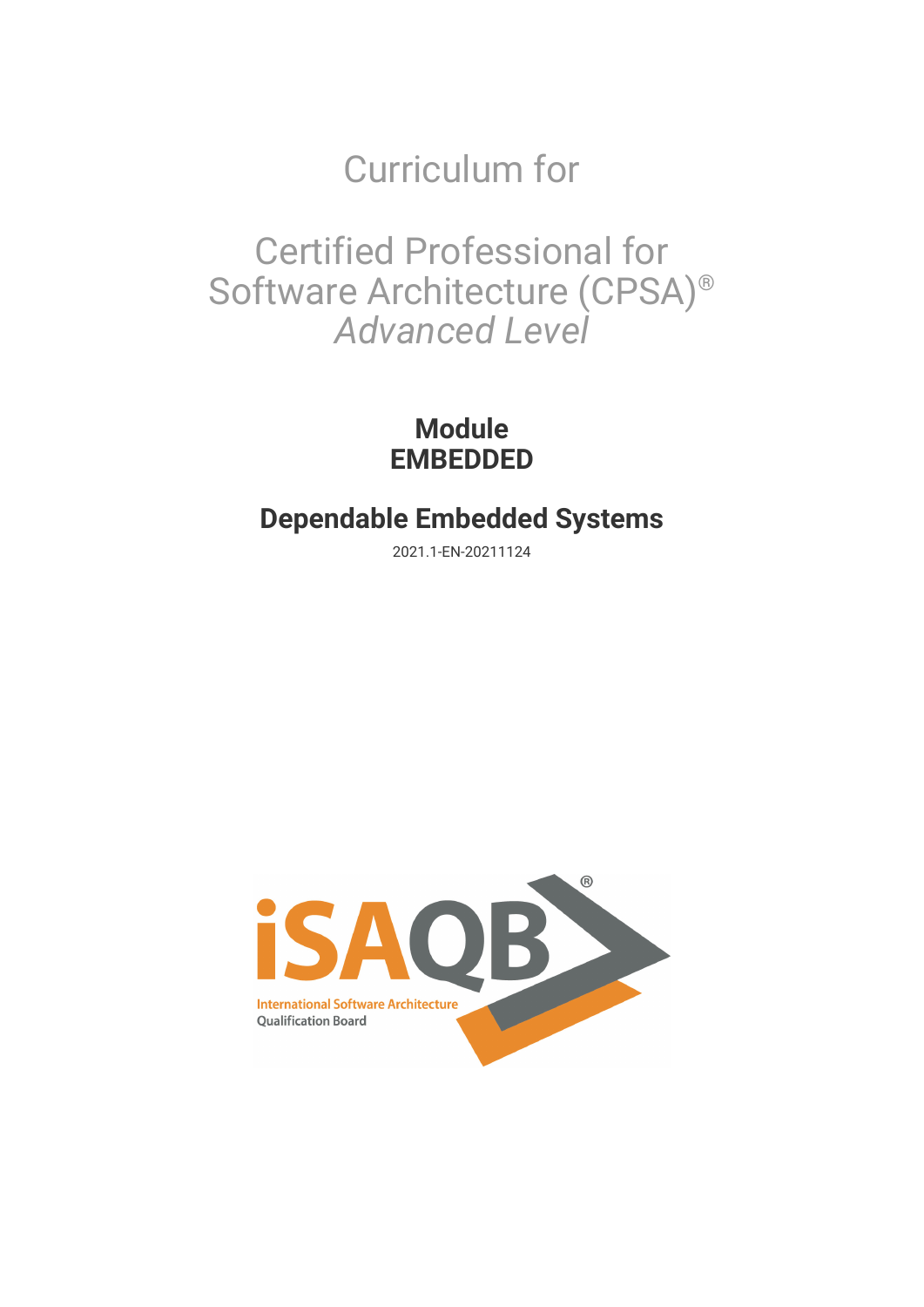

# **Table of Contents**

| 4.1. Terms and Principles.<br>16 |
|----------------------------------|
|                                  |
|                                  |
|                                  |
|                                  |
|                                  |
|                                  |
|                                  |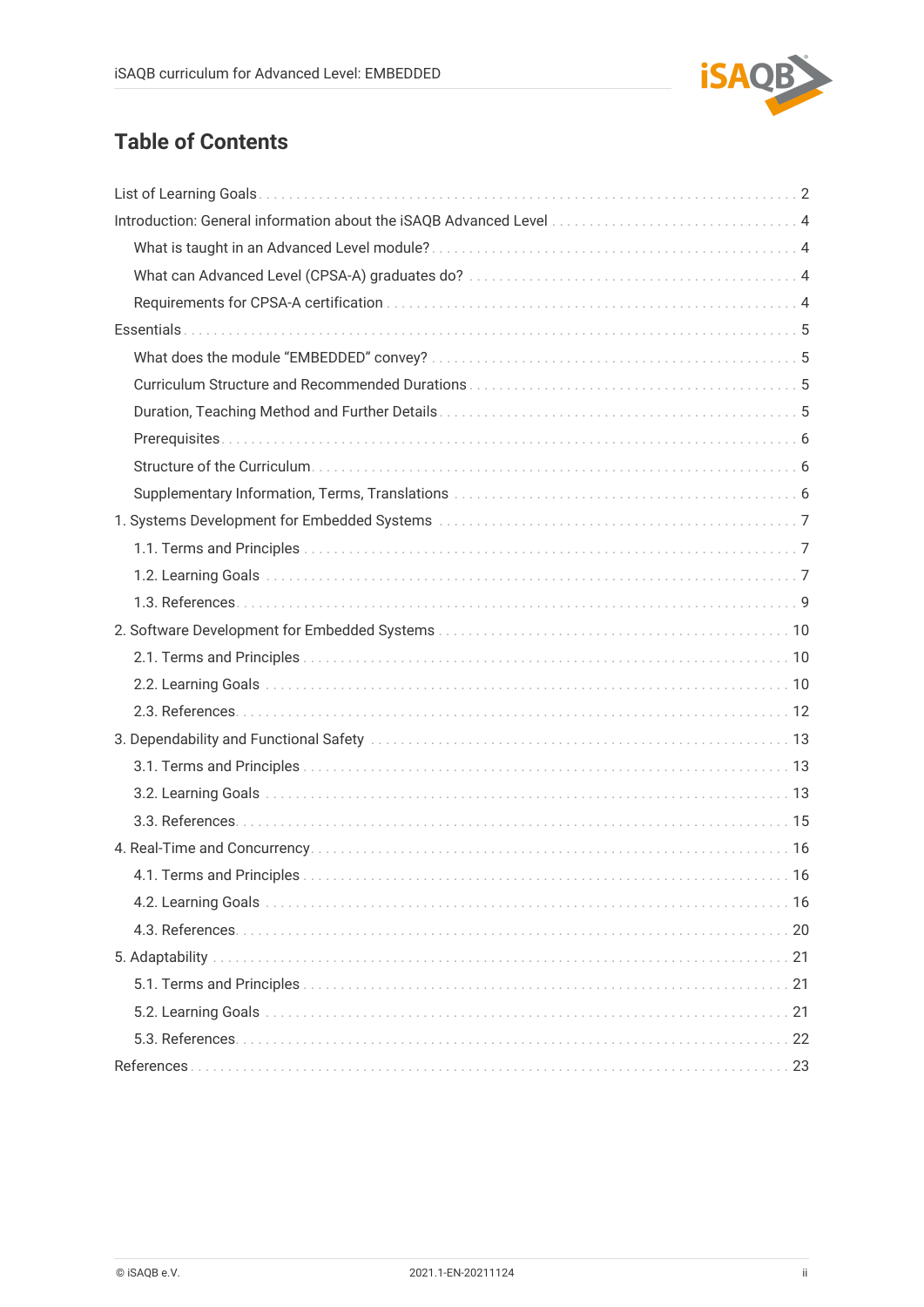

#### **© (Copyright), International Software Architecture Qualification Board e. V. (iSAQB® e. V.) 2021**

The curriculum may only be used subject to the following conditions:

- 1. You wish to obtain the CPSA Certified Professional for Software Architecture Advanced Level® certificate. For the purpose of obtaining the certificate, it shall be permitted to use these text documents and/or curricula by creating working copies for your own computer. If any other use of documents and/or curricula is intended, for instance for their dissemination to third parties, for advertising etc., please write to [info@isaqb.org](mailto:info@isaqb.org) to enquire whether this is permitted. A separate license agreement would then have to be entered into.
- 2. If you are a trainer or training provider, it shall be possible for you to use the documents and/or curricula once you have obtained a usage license. Please address any enquiries to [info@isaqb.org.](mailto:info@isaqb.org) License agreements with comprehensive provisions for all aspects exist.
- 3. If you fall neither into category 1 nor category 2, but would like to use these documents and/or curricula nonetheless, please also contact the iSAQB e. V. by writing to [info@isaqb.org](mailto:info@isaqb.org). You will then be informed about the possibility of acquiring relevant licenses through existing license agreements, allowing you to obtain your desired usage authorizations.

#### **Important Notice**

**We stress that, as a matter of principle, this curriculum is protected by copyright. The International Software Architecture Qualification Board e. V. (iSAQB® e. V.) has exclusive entitlement to these copyrights.**

The abbreviation "e. V." is part of the iSAQB's official name and stands for "eingetragener Verein" (registered association), which describes its status as a legal entity according to German law. For the purpose of simplicity, iSAQB e. V. shall hereafter be referred to as iSAQB without the use of said abbreviation.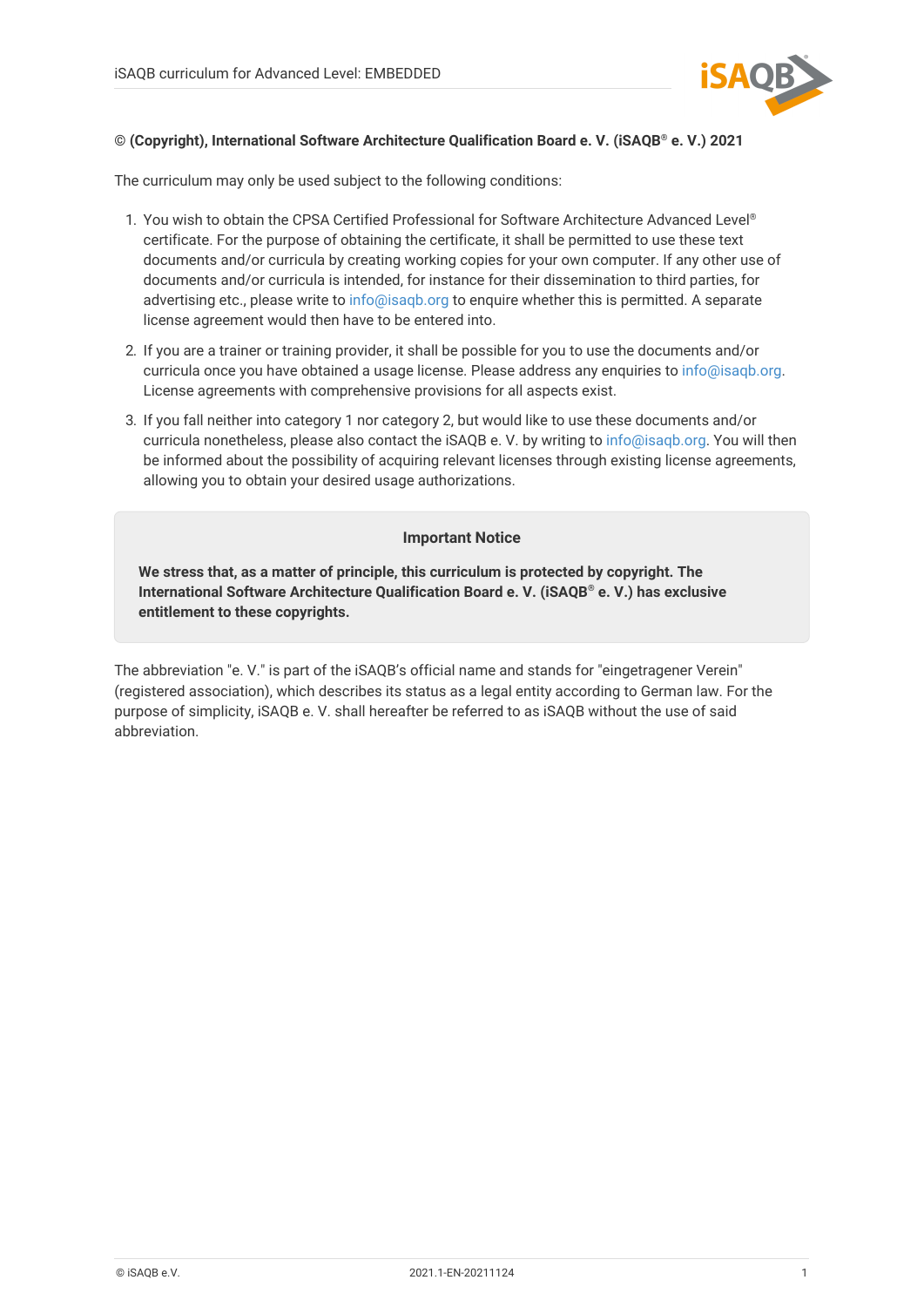

## <span id="page-3-0"></span>**List of Learning Goals**

- [LG 1-1: Systematic Approach to Systems Development](#page-8-3)
- [LG 1-2: Modeling and Analysis of Functional Architectures](#page-8-4)
- [LG 1-3: Modeling and Analysis of Technical System Architectures](#page-9-0)
- [LG 2-1: Modeling Software for Embedded Systems](#page-11-3)
- [LG 2-2: Implementing Software for Embedded Systems](#page-11-4)
- [LG 2-3: Memory Management](#page-11-5)
- [LG 2-4: Error Handling](#page-12-0)
- [LG 2-5: Model-Based Development of Embedded Systems](#page-12-1)
- [LG 2-6: Verification of Embedded Software](#page-12-2)
- [LG 2-7: Design Paradigms](#page-13-1)
- [LG 3-1: Fundamental Terms of Dependable and Safety-Related Systems](#page-14-3)
- [LG 3-2: Developing Safety-Related Systems](#page-14-4)
- [LG 3-3: Safety Classification of Requirements and Building Blocks](#page-14-5)
- [LG 3-4: Tight Relationship between System, Software and Hardware Development](#page-15-0)
- [LG 3-5: Developing Fault-Tolerant Systems](#page-15-1)
- [LG 3-6: Architectural Patterns and Techniques](#page-15-2)
- [LG 3-7: Approaches to Fault Prevention](#page-16-1)
- [LG 3-8: Patterns for Detecting Errors and Failures](#page-16-2)
- [LG 3-9: Patterns for Error Recovery](#page-16-3)
- [LG 3-10: Patterns for Error Mitigation](#page-16-4)
- [LG 4-1: Basic Terms and Properties of Real-Time Systems](#page-17-3)
- [LG 4-2: Developing Real-Time Systems](#page-17-4)
- [LG 4-3: Real-Time Requirements](#page-18-0)
- [LG 4-4: Time-Triggered vs. Event-Triggered Approaches](#page-18-1)
- [LG 4-5: Technical Solutions to Scheduling and Concurrency](#page-18-2)
- [LG 4-6: Concurrent Access to Shared Resources](#page-19-0)
- [LG 4-7: Impact of the Operating System on Real-Time Characteristics](#page-19-1)
- [LG 4-8: Real-Time Analysis](#page-20-0)
- [LG 4-9: Tools for Real-Time Architectural Design and Analysis](#page-20-1)
- [LG 4-10: Relationship to Distributed and Multi-Core Systems Architectures](#page-21-1)
- [LG 5-1: Foundations of Adaptability and Variability](#page-22-3)
- [LG 5-2: Modeling Variability in the Architecture](#page-22-4)
- [LG 5-3: Supporting Adaptability and Variability](#page-22-5)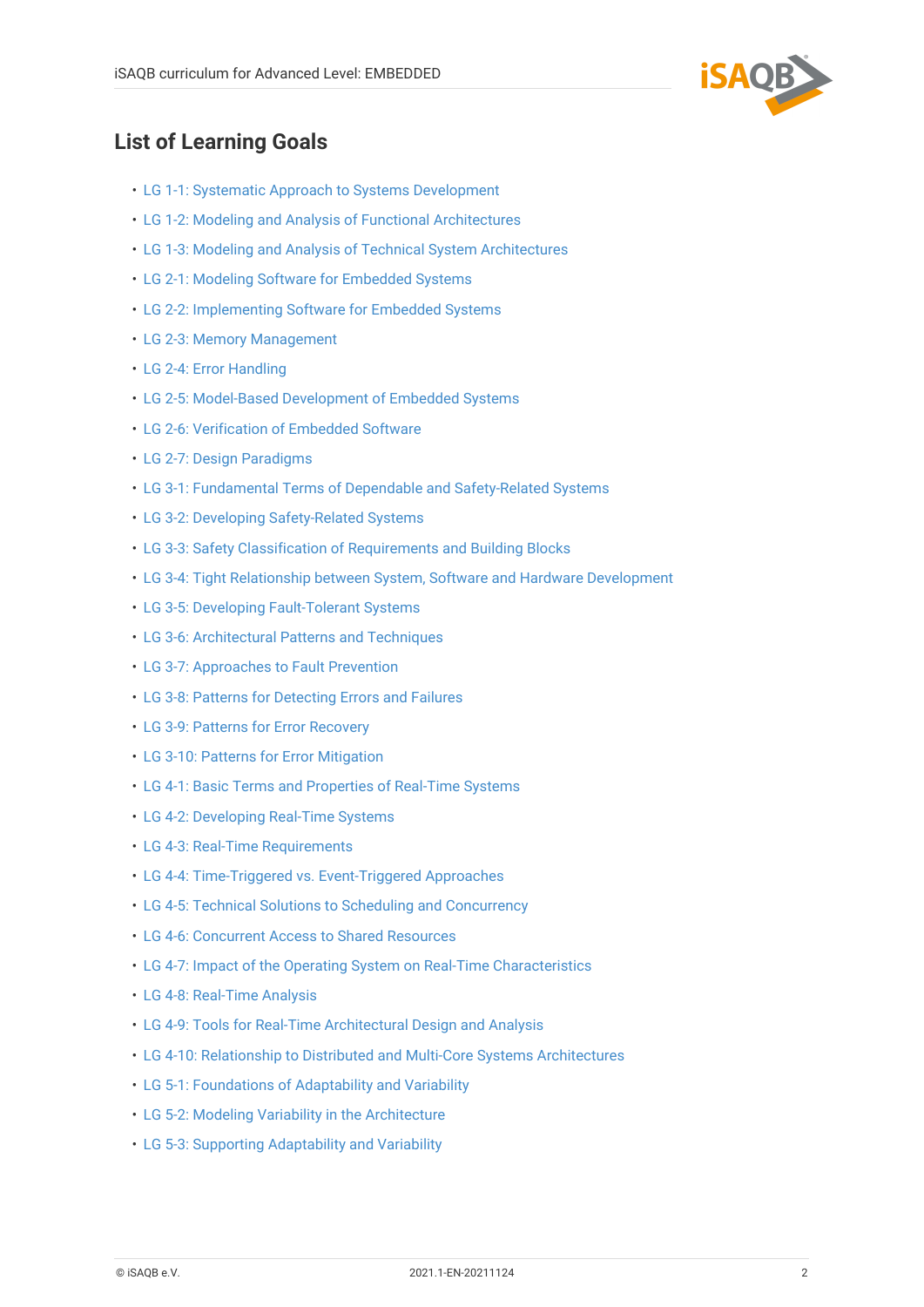

- [LG 5-4: Evolution of Embedded Systems](#page-23-1)
- [LG 5-5: Tools for Supporting Variability and Adaptability](#page-23-2)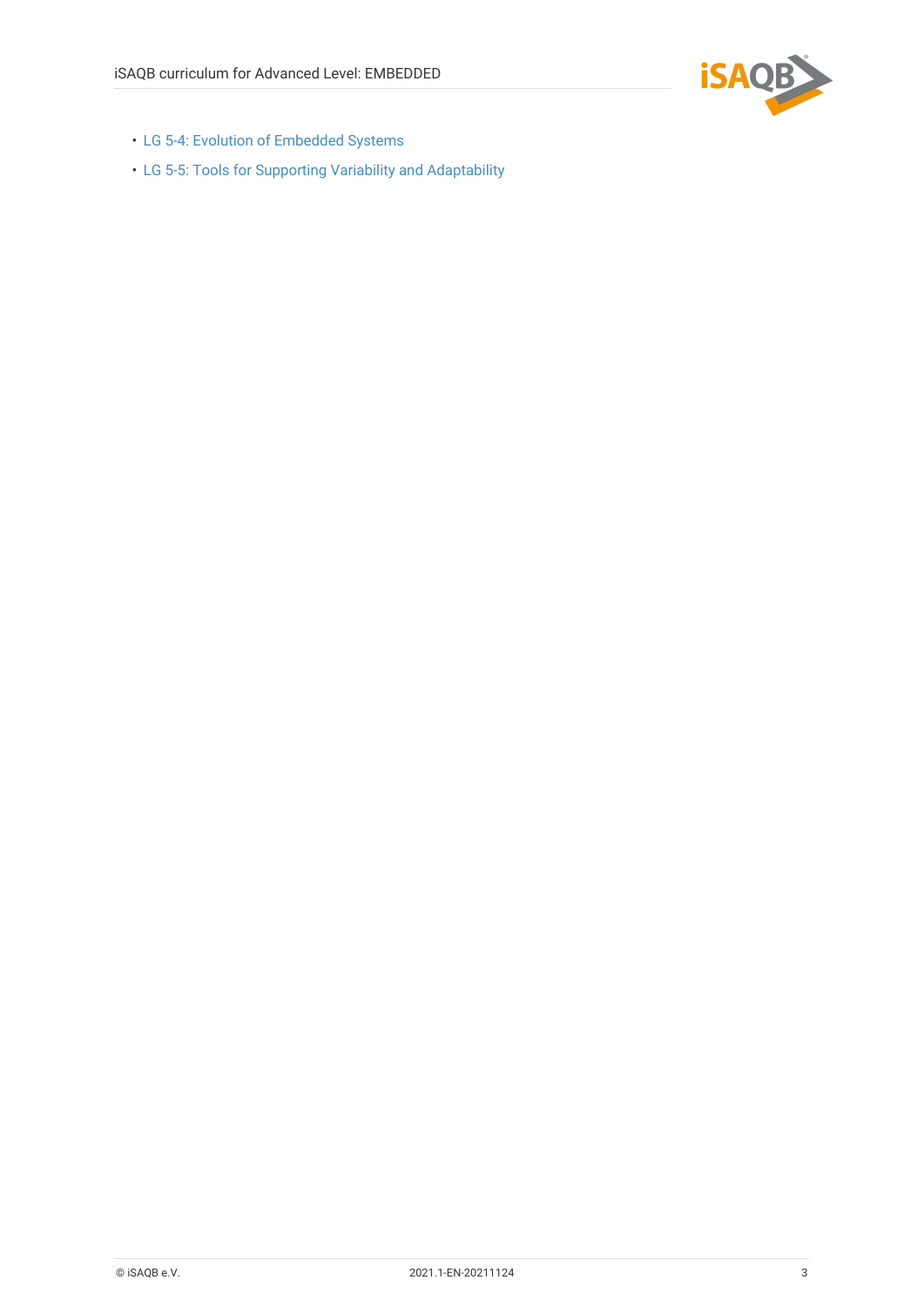

## <span id="page-5-0"></span>**Introduction: General information about the iSAQB Advanced Level**

### <span id="page-5-1"></span>**What is taught in an Advanced Level module?**

- The iSAQB Advanced Level offers modular training in three areas of competence with flexibly designable training paths. It takes individual inclinations and priorities into account.
- The certification is done as an assignment. The assessment and oral exam is conducted by experts appointed by the iSAQB.

## <span id="page-5-2"></span>**What can Advanced Level (CPSA-A) graduates do?**

CPSA-A graduates can:

- Independently and methodically design medium to large IT systems
- In IT systems of medium to high criticality, assume technical and content-related responsibility
- Conceptualize, design, and document actions to achieve quality requirements and support development teams in the implementation of these actions
- Control and execute architecture-relevant communication in medium to large development teams

### <span id="page-5-3"></span>**Requirements for CPSA-A certification**

- Successful training and certification as a Certified Professional for Software Architecture, Foundation Level® (CPSA-F)
- At least three years of full-time professional experience in the IT sector; collaboration on the design and development of at least two different IT systems
	- Exceptions are allowed on application (e.g., collaboration on open source projects)
- Training and further education within the scope of iSAQB Advanced Level training courses with a minimum of 70 credit points from at least three different areas of competence
	- existing certifications (for example: Sun/Oracle Java architect, Microsoft CSA) can be credited upon application
- Successful completion of the CPSA-A certification exam

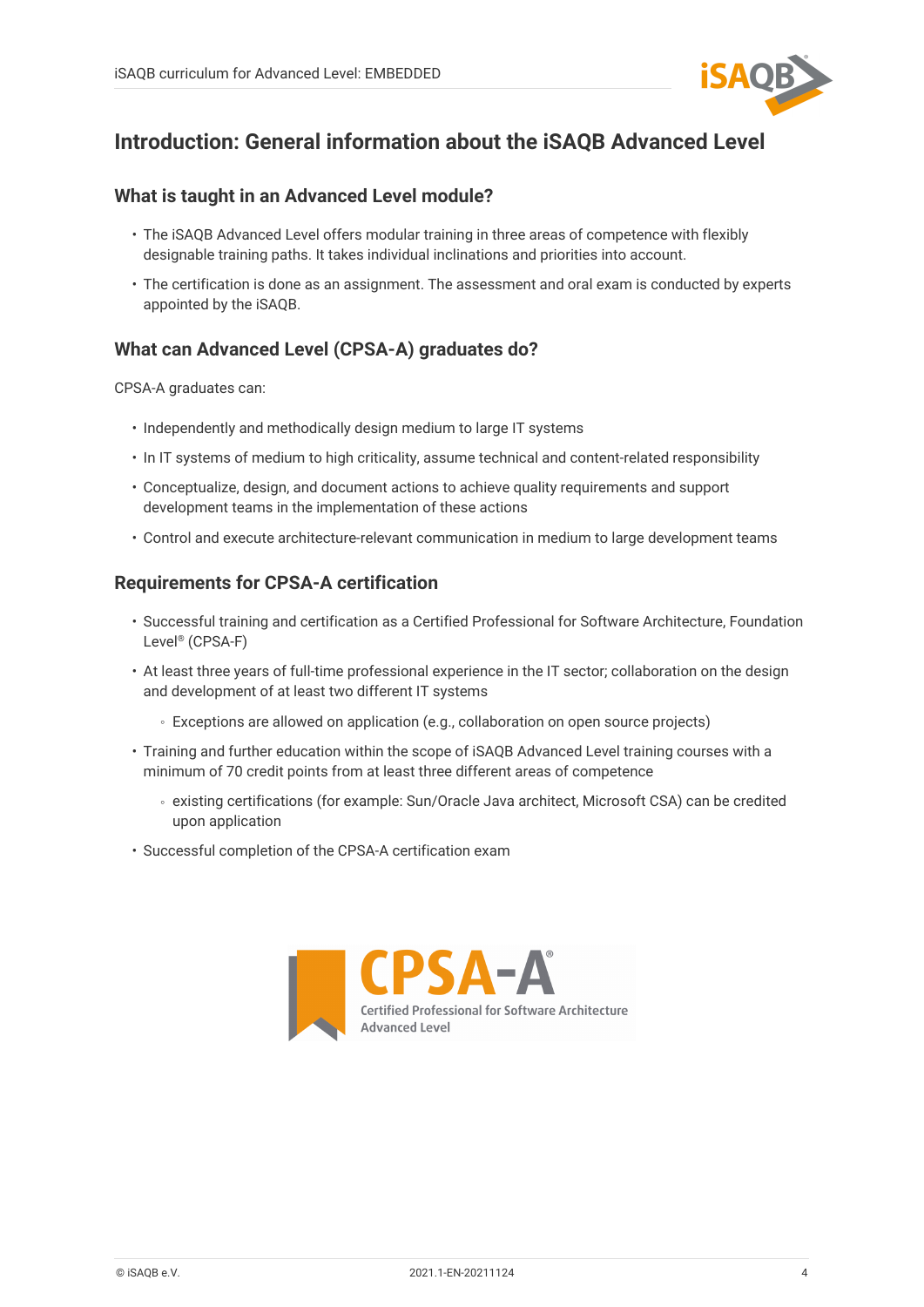

## <span id="page-6-0"></span>**Essentials**

## <span id="page-6-1"></span>**What does the module "EMBEDDED" convey?**

Embedded systems are computer systems that are integrated in a larger cyber-physical system, via which they interact with the physical environment through sensors and actuators. As the requirements concerning the functionality and the quality characteristics of these systems are increasing, the size and the complexity of embedded systems software grows considerably.

In domains such as automotive systems, automation, rail, or medical devices for treatment or diagnostics, particular quality characteristics need to be achieved:

- systems must be highly reliable and are often safety-critical
- systems must react to events in their environment in a timely, predictable way, leading to hard realtime requirements
- systems need to be adaptable to quickly react to changing market requirements

The module "EMBEDDED" conveys a methodical approach to architecture design for dependable embedded systems. It shows how software architecture interacts with the overall systems architecture, and how the requirements with regards to safety, dependability, real-time and adaptability are addressed in a systematic way. In addition to patterns and solution concepts for designing appropriate software architectures, the module also addresses the analysis of software architectures with regard to the required quality characteristics.

## <span id="page-6-2"></span>**Curriculum Structure and Recommended Durations**

| <b>Content</b>                               | <b>Recommended minimum duration (minutes)</b> |
|----------------------------------------------|-----------------------------------------------|
| 1. Systems Development for Embedded Systems  | 120                                           |
| 2. Software Development for Embedded Systems | 180                                           |
| 3. Dependability and Functional Safety       | 330                                           |
| 4. Real-Time and Concurrency                 | 360                                           |
| 5. Adaptability                              | 90                                            |
|                                              |                                               |
| Total                                        | 1080 (18h)                                    |

## <span id="page-6-3"></span>**Duration, Teaching Method and Further Details**

The times stated below are recommendations. The duration of a training course on the EMBEDDED module should be at least 3 days, but may be longer. Providers may differ in terms of duration, teaching method, type and structure of the exercises and the detailed course structure. In particular, the curriculum provides no specifications on the nature of the examples and exercises.

Licensed training courses for the EMBEDDED module contribute the following credit points towards admission to the final Advanced Level certification exam:

| Methodical Competence: | 10 Points |
|------------------------|-----------|
| Technical Competence:  | 20 Points |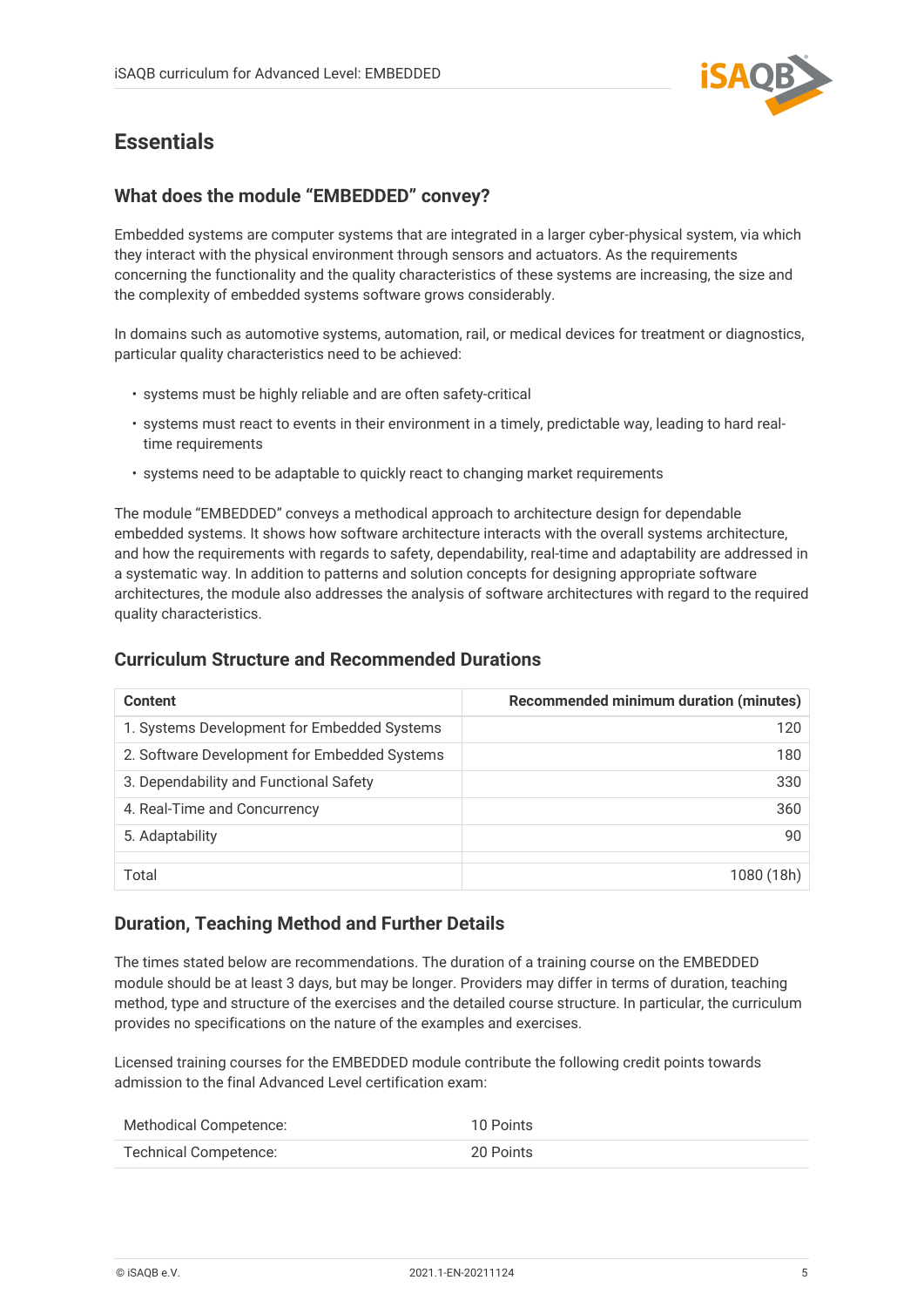

Communicative Competence: 0 Points

### <span id="page-7-0"></span>**Prerequisites**

Participants **should** have the following prerequisite knowledge:

- Foundations of software architecture, as they are taught in CPSA-F accredited trainings
- Practical experience with the implementation and design of embedded systems and the typical challenges in developing embedded systems

Knowledge in the following areas may be **helpful** for understanding some concepts:

• Practical experience with developing safety-relevant systems and/or real-time systems

### <span id="page-7-1"></span>**Structure of the Curriculum**

The individual sections of the curriculum are described according to the following structure:

- **Terms/principles**: Essential core terms of this topic.
- **Teaching/practice time**: Defines the minimum amount of teaching and practice time that must be spent on this topic or its practice in an accredited training course.
- **Learning goals**: Describes the content to be conveyed including its core terms and principles.

This section therefore also outlines the skills to be acquired in corresponding training courses.

## <span id="page-7-2"></span>**Supplementary Information, Terms, Translations**

To the extent necessary for understanding the curriculum, we have added definitions of technical terms to the [iSAQB glossary](https://github.com/isaqb-org/glossary) and complemented them by references to (translated) literature.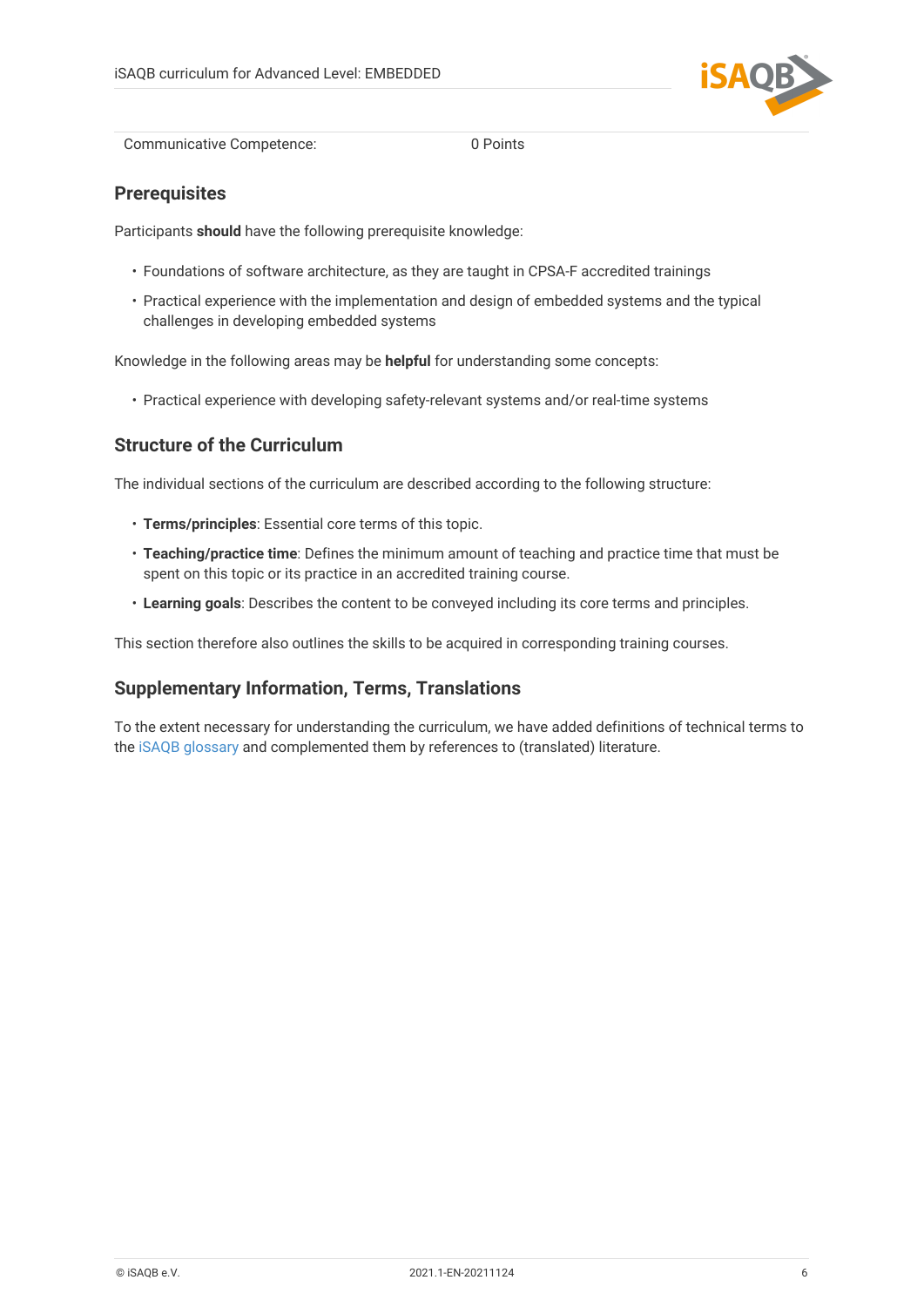

## <span id="page-8-0"></span>**1. Systems Development for Embedded Systems**

Duration: 120 min.

## <span id="page-8-1"></span>**1.1. Terms and Principles**

Systems architecture, functional architecture, technical systems architecture, event chain, systems development, software development, hardware development

## <span id="page-8-2"></span>**1.2. Learning Goals**

#### <span id="page-8-3"></span>**LG 1-1: Systematic Approach to Systems Development**

Participants understand the systematic approach to systems development:

- Participants understand the cross-cutting nature of aspects like time behavior, dependability and safety with regards to system-, software- and hardware-development, and the necessity to address these with an integrated systems development approach.
- Participants understand that systems development follows an iterative approach that includes both top-down activities like working with models, estimations and simulations, and bottom-up activities like tests and measurements on real systems to validate the estimates and simulations.
- Participants understand that modeling and model-based analysis enable the evaluation of different architectures in a cost-efficient way. Model-based approaches therefore enable a more thorough exploration of the design space.
- Participants understand the costs and benefits of developing and maintaining multiple architectural abstraction levels, such as functional and technical systems architectures: A functional architecture enables reasoning about a system in a way that is independent of a specific technical realization and allows for different technical variants. These benefits need to be weighed against the costs for developing and maintaining several architectural models.
- Participants know methods and frameworks for model-based systems development, such as Harmony [\[Douglass 2015\],](#page-24-1) SYSMOD [\[Weilkiens 2008\]](#page-25-0).
- Participants understand that development approaches for embedded systems are often subject to domain specific standards.

#### <span id="page-8-4"></span>**LG 1-2: Modeling and Analysis of Functional Architectures**

Participants can apply a systematic approach to modeling and analysis of functional architectures:

- Model the system context with external systems, physical entities, users of the system and the logical events that occur between the system and its environment.
- Hierarchically decompose the system from a purely functional perspective, identifying function blocks and their interactions via events or information flows.
- Define event chains based on the functional architecture. An event chain traces the end-to-end behavior from an external triggering event to the desired system reaction through the involved function blocks, events and information flows.

Participants understand that a functional architecture enables reasoning about system quality characteristics at an abstract level, e.g., regarding time behavior, dependability, or flexibility.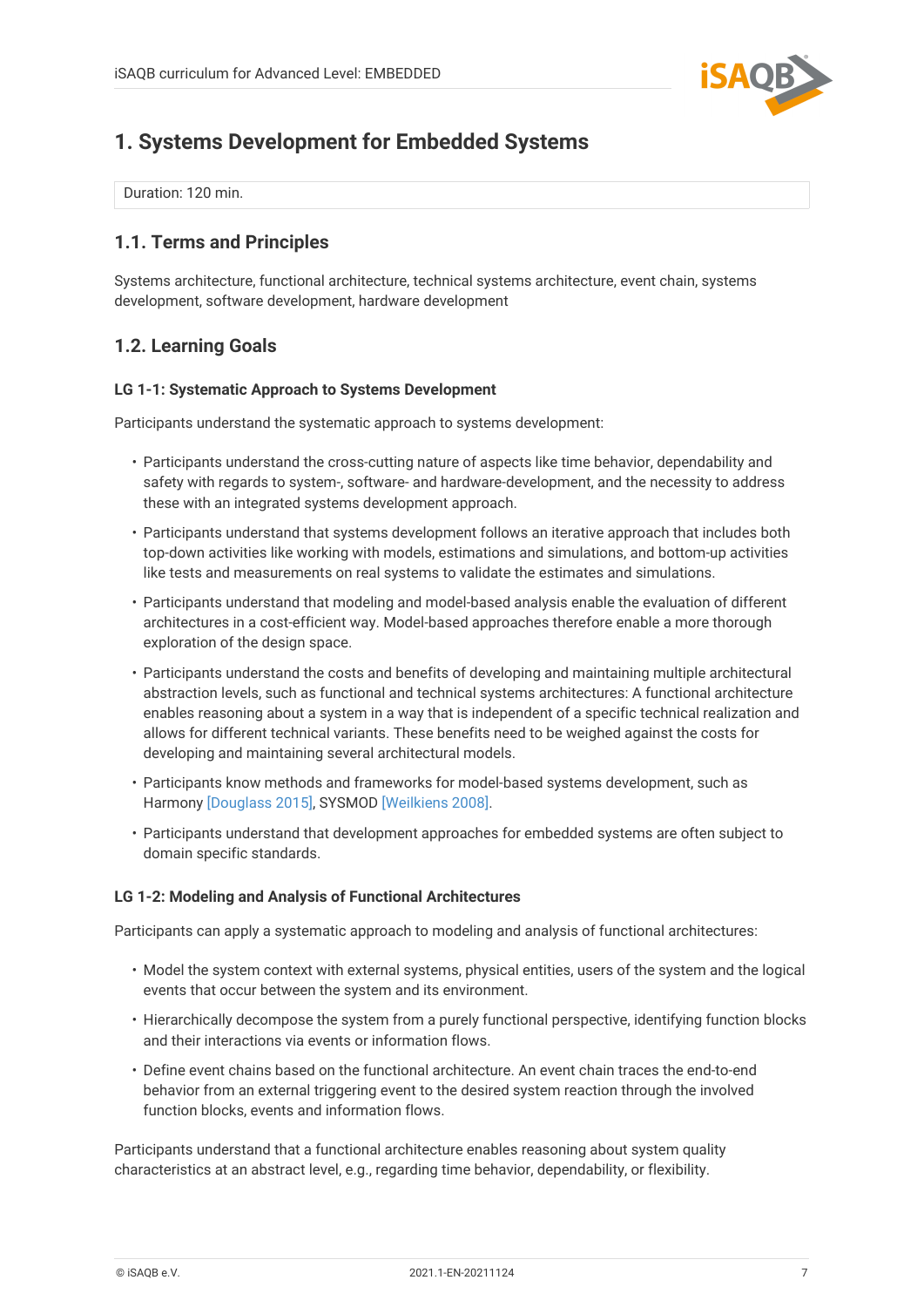

Participants know examples of how functional architectures can be modeled (e.g., with SysML or FAS [\[Weilkiens+2015\]\)](#page-25-1).

#### <span id="page-9-0"></span>**LG 1-3: Modeling and Analysis of Technical System Architectures**

Participants understand the systematic approach to modeling and analysis of technical systems architectures:

- Analyze the impact factors, like quality requirements, organizational constraints, technological constraints, as defined in the CPSA Foundation Level curriculum. For the technical system architecture of an embedded system, impact factors are often related to dependability and safety requirements, performance and real-time requirements, and flexibility requirements to support different product variants and product lines. Examples for further considerations are physical proximity to sensors and actuators, limited construction space, connectivity requirements, hardware cost, and development schedules.
- Based on the impact factors, identify architectural issues and develop solution strategies for topics such as error handling, resource efficiency, real-time architectural design and variability.
- Evaluate alternative technical system architectures, and select a technical system architecture for further refinement.
- Hierarchically decompose the system into technical building blocks, and establish a mapping to the elements of the functional architecture, if applicable.
- Map event chains to the technical architecture, if applicable: For example, allocate a function to determine a measurement to a physical sensor, or allocate an information flow to a bus.
- Evaluate the defined technical system architecture with regard to the impact factors.

Participants know examples of how technical system architectures can be modeled, for example with SysML.

Participants understand that the design of a technical systems architecture is an iterative process that requires feedback from software development and hardware development.

Participants know typical decisions that need to be made in the design of the technical systems architecture:

- How a function block is implemented, for example in software, with an ASIC, an FPGA, or a combination of these.
- Deciding the number of control units and their hardware characteristics (e.g., single core, homogeneous multi core, heterogeneous multi core, amount of RAM, ROM, NVRAM, peripherals like sensors and actuators, custom hardware).
- Allocation of function blocks to one or more control units, considering for example performance and isolation requirements.
- Decide on the communication paradigm (e.g., time triggered vs. event triggered).
- Decide on network topologies (e.g., bus vs. star) and network technologies, both wired (e.g., Ethernet, FlexRay, CAN), and wireless (e.g., Bluetooth, WiFi, cellular).

Participants understand the challenges of distributed systems regarding latency, throughput, lack of a global clock, and the impact on dependability.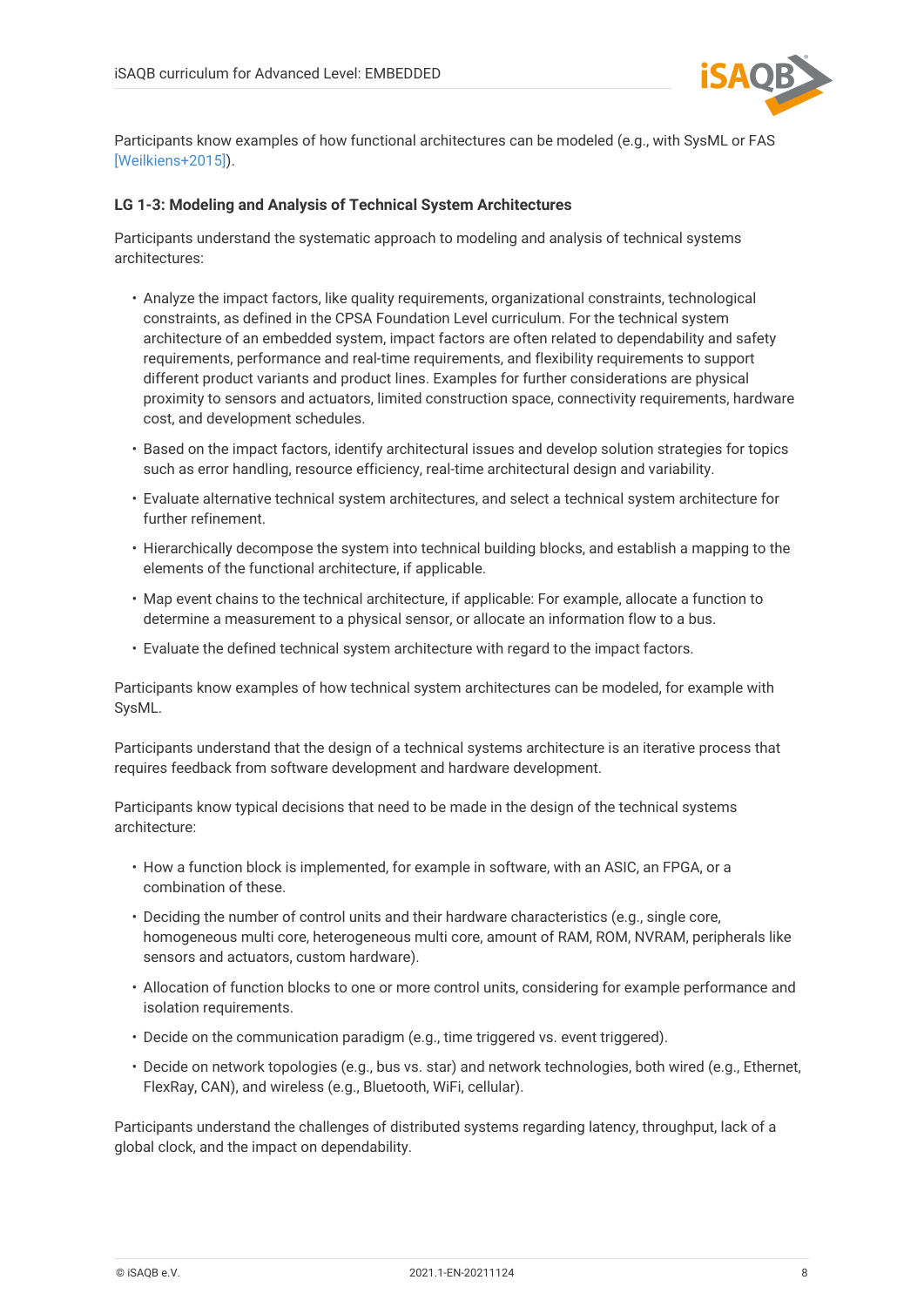

## <span id="page-10-0"></span>**1.3. References**

[\[Weilkiens 2008\],](#page-25-0) [\[Douglass 2015\]](#page-24-1)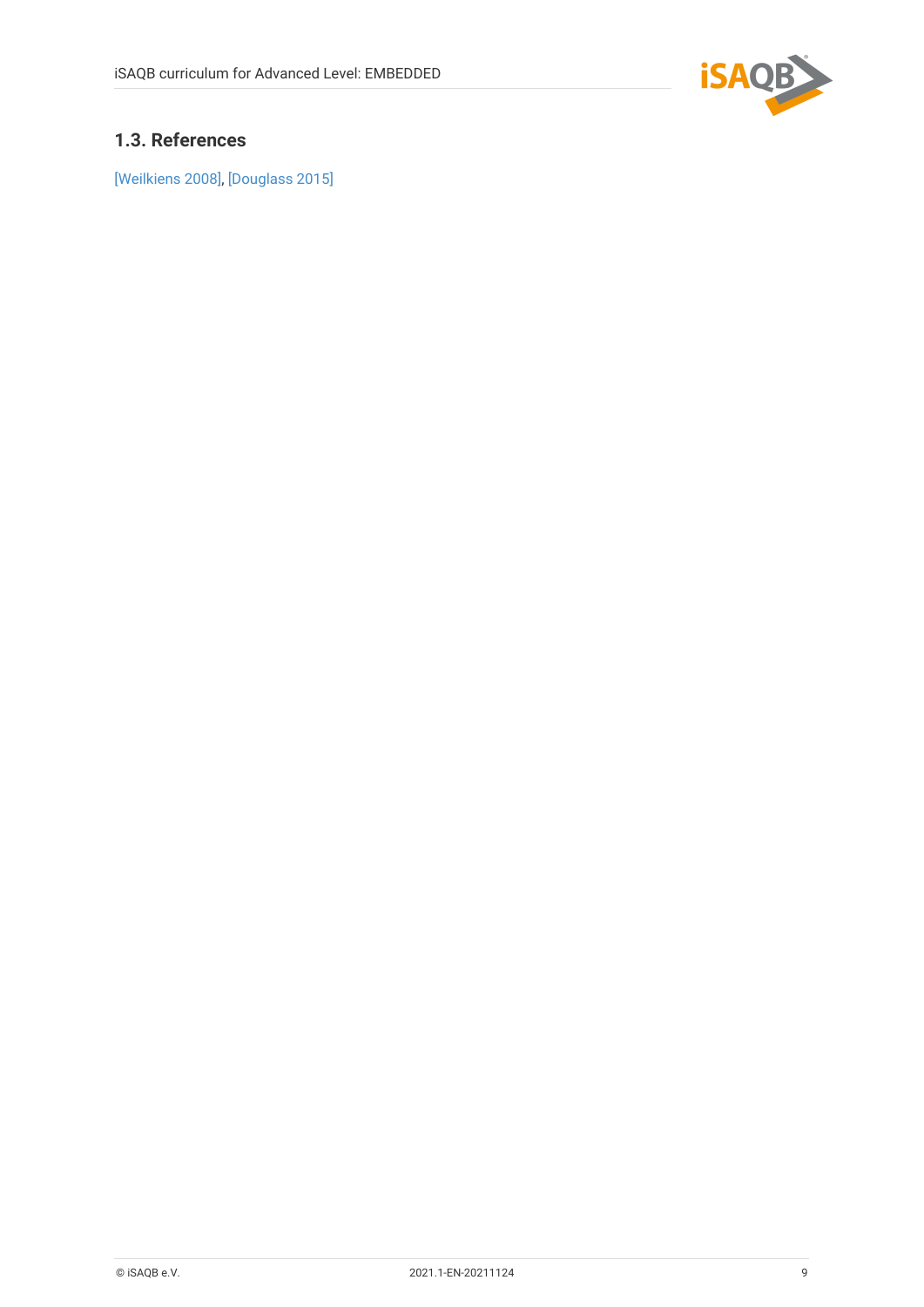

## <span id="page-11-0"></span>**2. Software Development for Embedded Systems**

Duration: 180 min.

## <span id="page-11-1"></span>**2.1. Terms and Principles**

Software architecture, UML, domain-specific languages, code generation

## <span id="page-11-2"></span>**2.2. Learning Goals**

#### <span id="page-11-3"></span>**LG 2-1: Modeling Software for Embedded Systems**

Participants know different approaches for modeling software for embedded systems. They understand the basic concepts, strengths and weaknesses of these approaches:

- UML as a general-purpose modeling language
- UML profiles to adapt UML to a specific domain (e.g., MARTE as a UML profile for modeling real-time systems).
- Graphical and textual domain-specific languages (e.g., AADL)
- State machines for modeling reactive systems.
- Modeling data- and signal-flows (e.g., function-block diagrams)

Participants understand how models can be used for analyzing the software, for example regarding failures, schedulability, error propagation, and latency.

Participants are able to select a suitable modeling approach based on the requirements and boundary conditions of the system under development.

#### <span id="page-11-4"></span>**LG 2-2: Implementing Software for Embedded Systems**

Participants understand how programming languages influence quality characteristics and cross-cutting concepts:

- Impact of the programming language on analyzability (e.g., with static and dynamic analysis tools).
- Impact of the programming language abstractions and concepts for concurrency, memory management and error handling on cross-cutting concepts and dependability.

Participants know different programming language paradigms (e.g., procedural, object-oriented, functional). Participants know examples for programming languages supporting these paradigms that are suitable for embedded systems, and understand their strengths and weaknesses.

#### <span id="page-11-5"></span>**LG 2-3: Memory Management**

Participants understand how memory management strategies and memory-management-related capabilities of the programming language affect memory safety, flexibility, predictability, performance and programming complexity:

• Understand the trade-offs in choosing dynamic or static allocation of memory.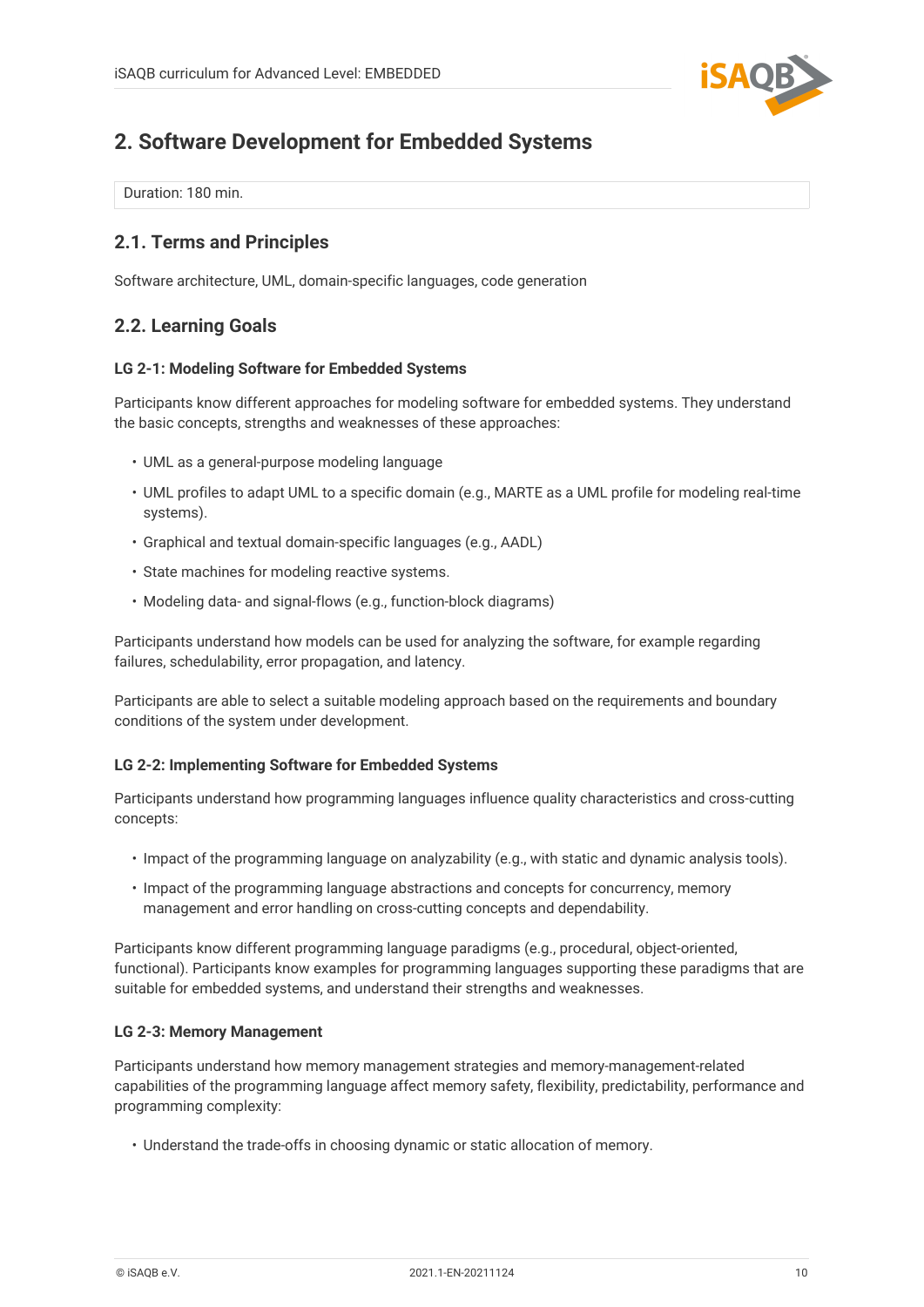

- Know managed approaches to dynamically allocated memory (e.g., garbage collection, automated reference counting, ownership / non-lexical scoping) and their trade-offs.
- Know the impact of system-architectural decisions on memory management (e.g., amount of memory, availability of memory management hardware like an MMU or MPU, CPU caches), know software-based approaches to memory safety.

#### <span id="page-12-0"></span>**LG 2-4: Error Handling**

Participants know different language features and patterns for error handling and their strengths and weaknesses, such as return values, global error status variables, global error handlers, exceptions, monadic error handling (e.g., "Result" types, "Either" types).

#### <span id="page-12-1"></span>**LG 2-5: Model-Based Development of Embedded Systems**

Participants know how models can be used to generate artifacts for the realization, and understand the trade-offs:

- Different kinds of models and model elements can be used: structural models (e.g., UML component models, AADL) and behavioral models (e.g., state charts, activity diagrams).
- Different kinds of artifacts can be generated, e.g. implementation code, test cases, configurations, or analysis models.
- Using a model-based approach can have the following benefits:
	- Reduced effort since these artifacts do not have to be created manually.
	- Increased quality since manual errors can be eliminated.
	- Can support adaptability in a resource-efficient way by resolving variability during code generation.
- Using a model-based approach has the following potential costs:
	- Creating a sufficiently detailed model requires significant effort, which needs to be weighed against the potential savings.
	- Generated code often has increased resource demands.
	- Potential vendor lock-in, specifically with commercial tools.
	- The generated code may be of insufficient quality or not suitable for the target platform.
	- Using a model-based approach in a safety-critical environment may lead to significant tool qualification efforts.

#### <span id="page-12-2"></span>**LG 2-6: Verification of Embedded Software**

Participants can explain and give examples for different error categories (e.g. memory-management errors, synchronization errors, type defects, timing errors, domain errors).

Participants understand how analysis techniques can be used to detect errors, and know the limitations of these techniques:

• Participants can define static analysis, understand the difference between sound and unsound analysis, and know the application areas of static analysis tools. Participants know examples for static analysis tools.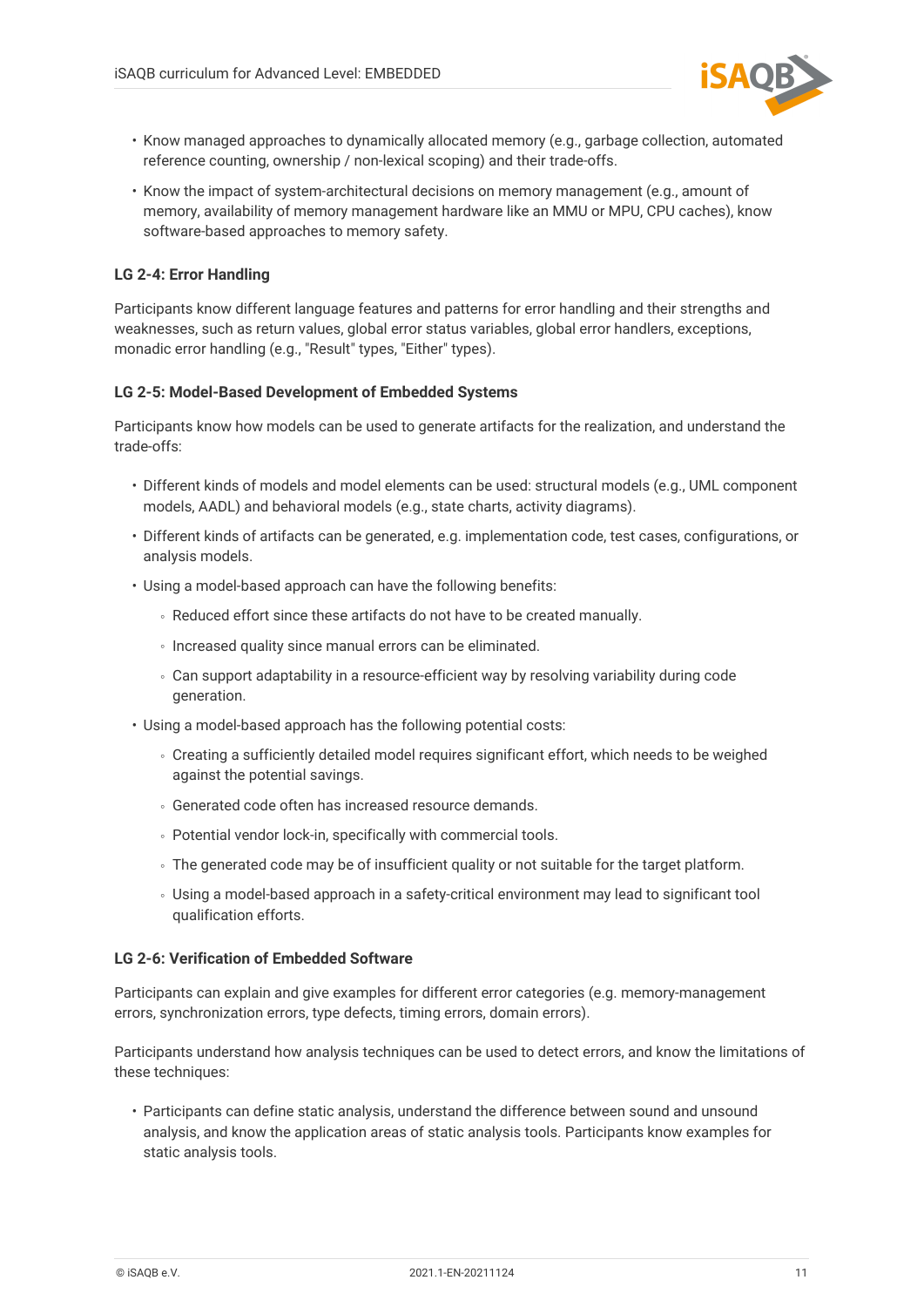

• Participants can define dynamic analysis and know the application areas of dynamic analysis tools. Participants know examples for dynamic analysis tools.

#### <span id="page-13-1"></span>**LG 2-7: Design Paradigms**

Participants know design principles and paradigms for embedded software, such as design by contract, the robustness principle, or defensive programming.

## <span id="page-13-0"></span>**2.3. References**

[\[Koopman 2021\]](#page-24-2), [\[Weilkiens 2008\]](#page-25-0), [\[Andrews+2008\]](#page-24-3), [\[Samek 2008\]](#page-25-2), [\[Selic+1994\]](#page-25-3), [\[Selic+2014\],](#page-25-4) [\[Feiler+](#page-24-4) [2012\],](#page-24-4) [\[Kordon 2013\]](#page-24-5)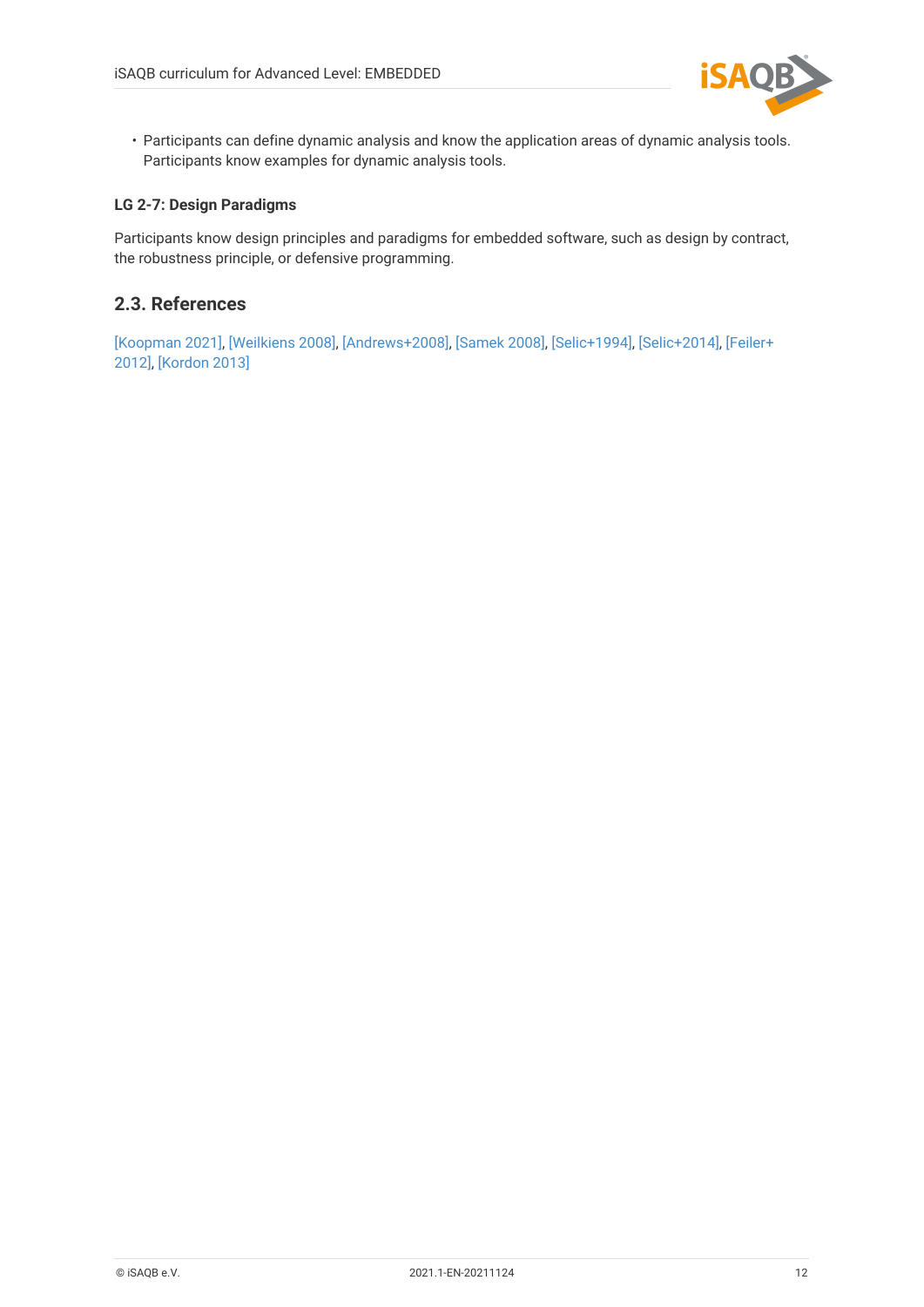

## <span id="page-14-0"></span>**3. Dependability and Functional Safety**

Duration: 330 min.

### <span id="page-14-1"></span>**3.1. Terms and Principles**

Dependability, safety, availability, reliability, fault tolerance, security, fault, error, failure, fault prevention, error detection, error recovery, error mitigation, redundancy, replication, fail safe vs fail operational, fail silent, fail stop, fail consistent, freedom from interference.

## <span id="page-14-2"></span>**3.2. Learning Goals**

#### <span id="page-14-3"></span>**LG 3-1: Fundamental Terms of Dependable and Safety-Related Systems**

Understand the following terms and how these are related to each other: dependability, safety, availability, reliability, fault tolerance, security, fault, error, failure, redundancy, replication, freedom from interference, spatial interference, temporal interference, communication interference, fail operational, fail silent, fail stop, fail consistent.

#### <span id="page-14-4"></span>**LG 3-2: Developing Safety-Related Systems**

Participants understand the fundamental approach for developing a safety-related system:

- Perform a hazard and risk analysis.
- Decide the kind of risk treatment (mitigate, eliminate, transfer, or accept).
- Define and allocate safety requirements.
- Implement safety requirements on system, hardware, and software level.
- Analyze the system's residual risk to verify that an acceptable level of risk has been achieved (e.g., with FMEA and FTA).

Participants understand that functional safety must be considered on the system level, and impacts systems architecture, software architecture, and hardware architecture.

Participants understand the influence of standards in the development of safety-related systems.

Participants understand the difference in approach to safety-related system development of standards such as the IEC 61508, ISO 26262, ISO 62304 and other domain-specific safety standards.

#### <span id="page-14-5"></span>**LG 3-3: Safety Classification of Requirements and Building Blocks**

Participants understand the process of safety classification:

- Based on the risk analysis, risks are classified regarding their severity (e.g., a Safety Integrity Level in IEC 61508).
- The classification of a risk is propagated to safety goals and/or safety requirements that are defined to control risk, and further propagated to derived safety requirements and to the building blocks to which a safety requirement is allocated.
- Spatial and temporal coupling between building blocks can lead to interference between building blocks and to a propagation of the associated risk.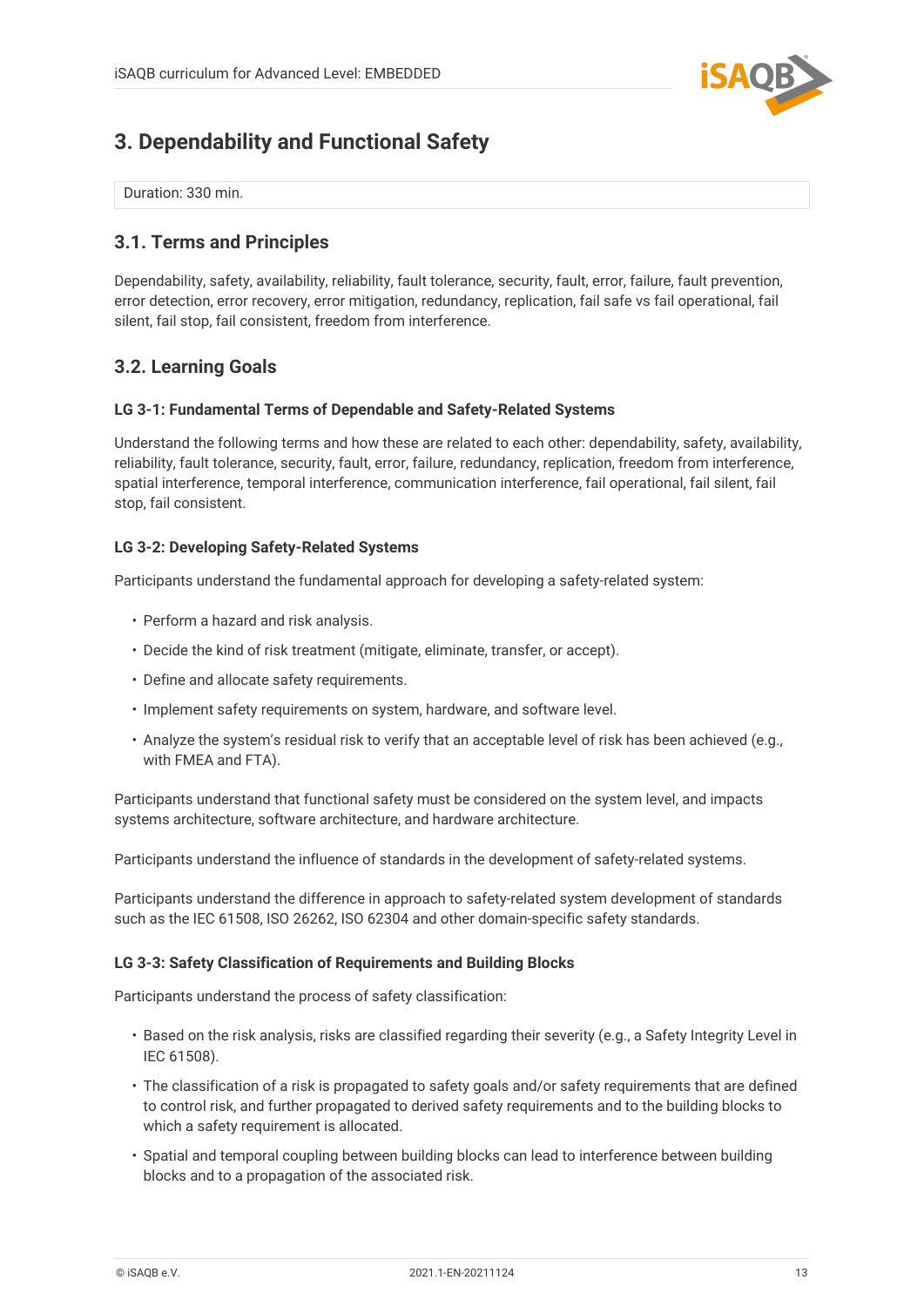

- By decomposing a building block, its associated risk can be distributed over and encapsulated in multiple building blocks. This can lead to a lower risk classification for the individual building blocks. To do so, freedom from interference must be ensured between these building blocks.
- The details of safety classification and decomposition are subject to specific norms and standards.

#### <span id="page-15-0"></span>**LG 3-4: Tight Relationship between System, Software and Hardware Development**

Participants understand that systems development, software development and hardware development are closely intertwined when developing dependable and safety-related systems. For example, software plays a critical role in diagnosing hardware failures, and hardware plays a critical role in ensuring freedom from interference between software units.

#### <span id="page-15-1"></span>**LG 3-5: Developing Fault-Tolerant Systems**

Participants understand fundamental concepts and activities for developing fault-tolerant systems and how they interact with each other:

- Fault prevention is concerned with reducing the number of faults that are present in a system (e.g., by applying design methodologies or performing reviews).
- It is not possible to completely prevent the introduction of faults, therefore a fault-tolerant system needs to be able to handle unanticipated errors.
- A fault-tolerant system needs to detect errors and then perform error recovery or error mitigation to prevent error propagation. The propagation of undetected or unhandled errors may lead to system failure.
- The externally observable behavior of component in the event of an error can be classified as fail stop, fail operational, fail silent, or fail consistent behavior.
- Redundancy can help to build fault-tolerant systems. Homogeneous and heterogeneous approaches exist. Depending on the types of errors to handle, a suitable redundancy approach or a combination of approaches has to be selected.

#### <span id="page-15-2"></span>**LG 3-6: Architectural Patterns and Techniques**

Participants can apply architectural patterns and techniques for developing fault-tolerant and safetyrelated systems:

- Participants can distinguish between structural, functional, informational and temporal redundancy.
- Participants know replication as a means to achieve structural redundancy. Replication is applied to an architectural building block. Therefore, the sphere of replication has to be aligned with architectural building blocks. Strong cohesion and loose coupling principles have to be taken into consideration for that. The sphere of replication is often aligned with isolation zones with respect to memory regions (i.e., address spaces) and control flows (i.e., threads).
- Participants can select and apply architectural patterns and techniques to achieve fault tolerance and know advantages, disadvantages and limitations of these patterns.
- Participants know examples of architectural patterns and techniques, such as Units of Mitigation, Escalation, Fault Observer, Process-Level Redundancy, Ground State, Cold/Warm/Hot Standby, Triple-Modular Redundancy, Duo-Duplex Redundancy, Centralized vs. Distributed Voting, N-Version Programming, Recovery Blocks, Correcting Audits, Software Update, software- and hardware-based memory protection techniques.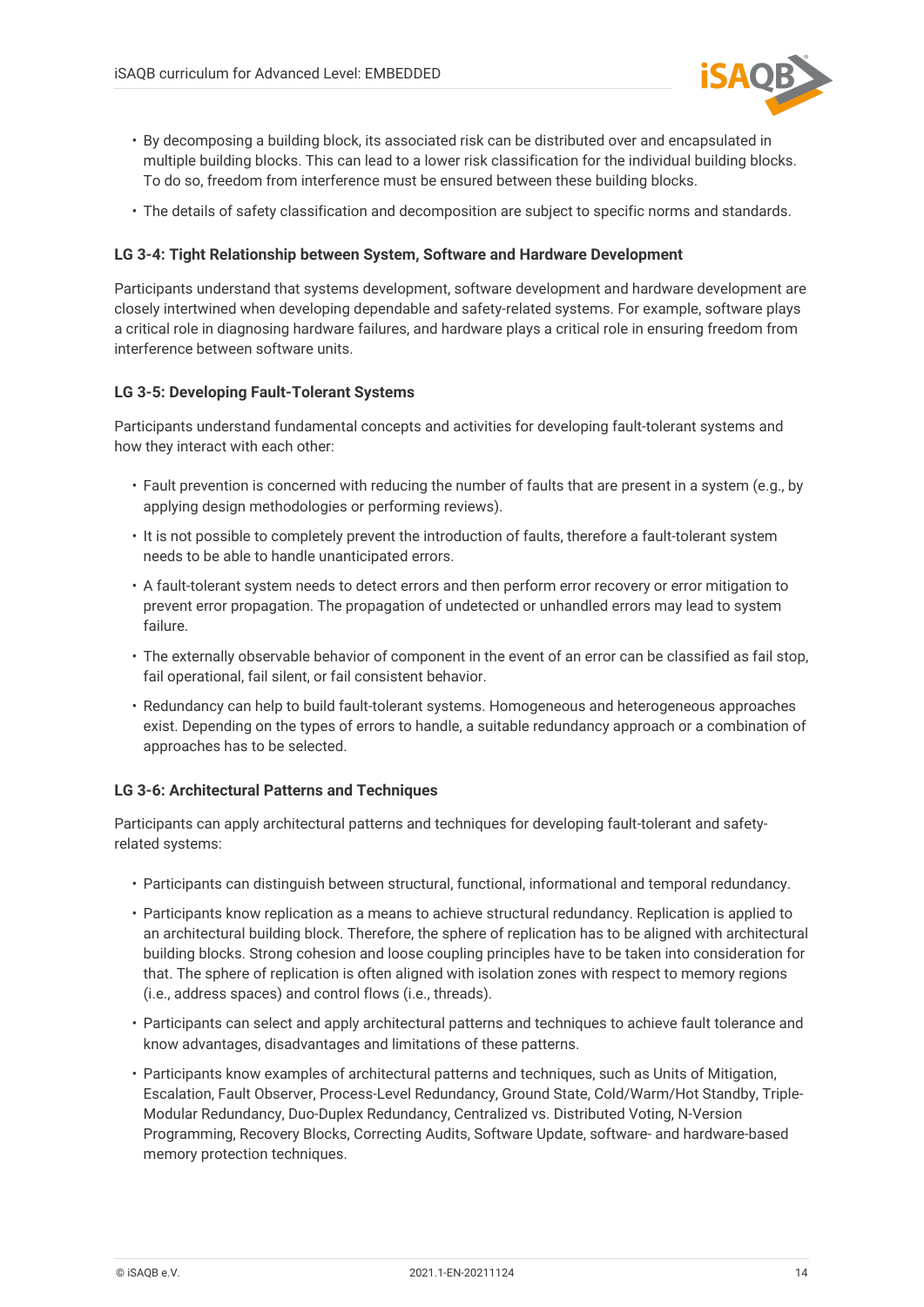

- Participants can determine the increase in reliability gained by introducing redundancy. They are aware of the importance of replicate reliability.
- Participants understand that even after introducing redundancy, single points of failure may remain. They know techniques for hardening these, such as control-flow protection.
- Participants understand what common-mode failures are and know their sources.
- Participants know techniques for testing hardened systems, such as fault injection.

#### <span id="page-16-1"></span>**LG 3-7: Approaches to Fault Prevention**

Participants understand that suitable processes and methods for design, implementation, verification, and testing are crucial to prevent faults in the system.

Participants know that in a safety-related system, norms and standards give recommendations for processes and methods.

#### <span id="page-16-2"></span>**LG 3-8: Patterns for Detecting Errors and Failures**

Participants an select and apply patterns and techniques such as Checksum, Parameter Checking, Heartbeat, Leaky Bucket Counter, System Monitor, Watchdog, Plausibility Checks, Control-Flow Monitoring.

Participants can select and apply detection patterns that are used with redundancy such as Voting and Lockstep.

Participants understand the importance of timely error detection.

#### <span id="page-16-3"></span>**LG 3-9: Patterns for Error Recovery**

Participants can select and apply patterns for error recovery such as Data Reset, Error Handler, Failover, Retries, Limiting Retries, Quarantine, Deactivation, Restart, Return to Reference Point, Rollback, Roll-Forward.

#### <span id="page-16-4"></span>**LG 3-10: Patterns for Error Mitigation**

Participants can select and apply patterns for error mitigation such as Error-Correcting Codes and Marked Data.

### <span id="page-16-0"></span>**3.3. References**

[\[Hanmer 2007\]](#page-24-6), [\[NASA 2004\],](#page-25-5) [\[Smith+2016\]](#page-25-6), [\[IEC 61508\],](#page-25-7) [\[ISO 26262:2018\]](#page-25-8)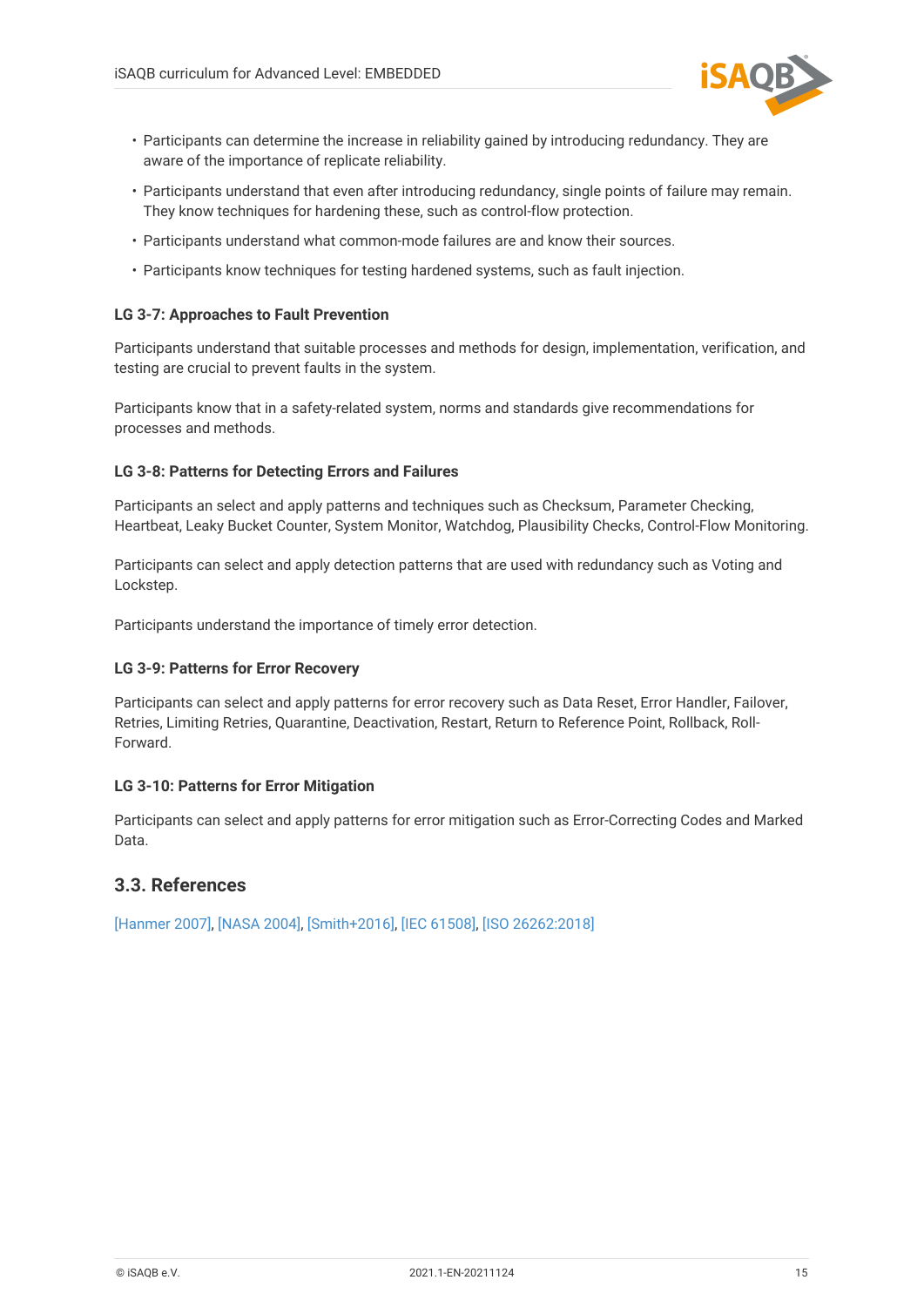

## <span id="page-17-0"></span>**4. Real-Time and Concurrency**

Duration: 360 min.

## <span id="page-17-1"></span>**4.1. Terms and Principles**

Hard and firm vs. soft real-time requirements, cyclic executive and cyclic schedules, interrupts, real-time operating systems, jobs, tasks, threads, processes, static vs dynamic scheduling, time-triggered vs eventtriggered real-time systems, priority inversion, priority inheritance, priority ceiling, schedulability analysis, worst-case execution time (WCET), worst observed execution time (WOET), execution time estimation, CPU load estimation, real-time architectural design simulation and verification, concurrent resource access and coordination techniques, black-box simulation vs. white-box simulation.

## <span id="page-17-2"></span>**4.2. Learning Goals**

#### <span id="page-17-3"></span>**LG 4-1: Basic Terms and Properties of Real-Time Systems**

Participants understand that real-time requirements of embedded systems are the result of their interaction with the environment.

Participants can explain the difference between timeliness and speed.

Participants can explain the difference between hard/firm real-time requirements and soft real-time requirements.

Participants understand that all actions along the event chain from the occurrence of a relevant event to the system reaction must be examined when implementing real-time requirements (e.g., sensor data readout, operating-system context switch, sensor-data processing, actuator control). For hard/firm real-time requirements, a deadline must be defined for each of these actions. Missing that deadline is not tolerable.

Participants understand the different types of events (periodic, sporadic, aperiodic).

Participants understand that real-time architectural design should be performed early on in the project.

Participants know that real-time architectural design may also encompass choosing and configuring an operating system, which poses a technological impact factor.

#### <span id="page-17-4"></span>**LG 4-2: Developing Real-Time Systems**

Participants understand the fundamental approach to developing real-time systems:

- Identify and specify external real-time requirements.
- Choose a time-triggered or event-triggered approach to real-time architectural design.
- Identify logical tasks and their properties.
- Identify shared resources required by logical tasks and their properties.
- Map logical tasks to jobs.
- Decide on technical solutions (e.g., RTOS tasks), and allocate jobs to the technical solution elements.
- Implement the real-time architectural design.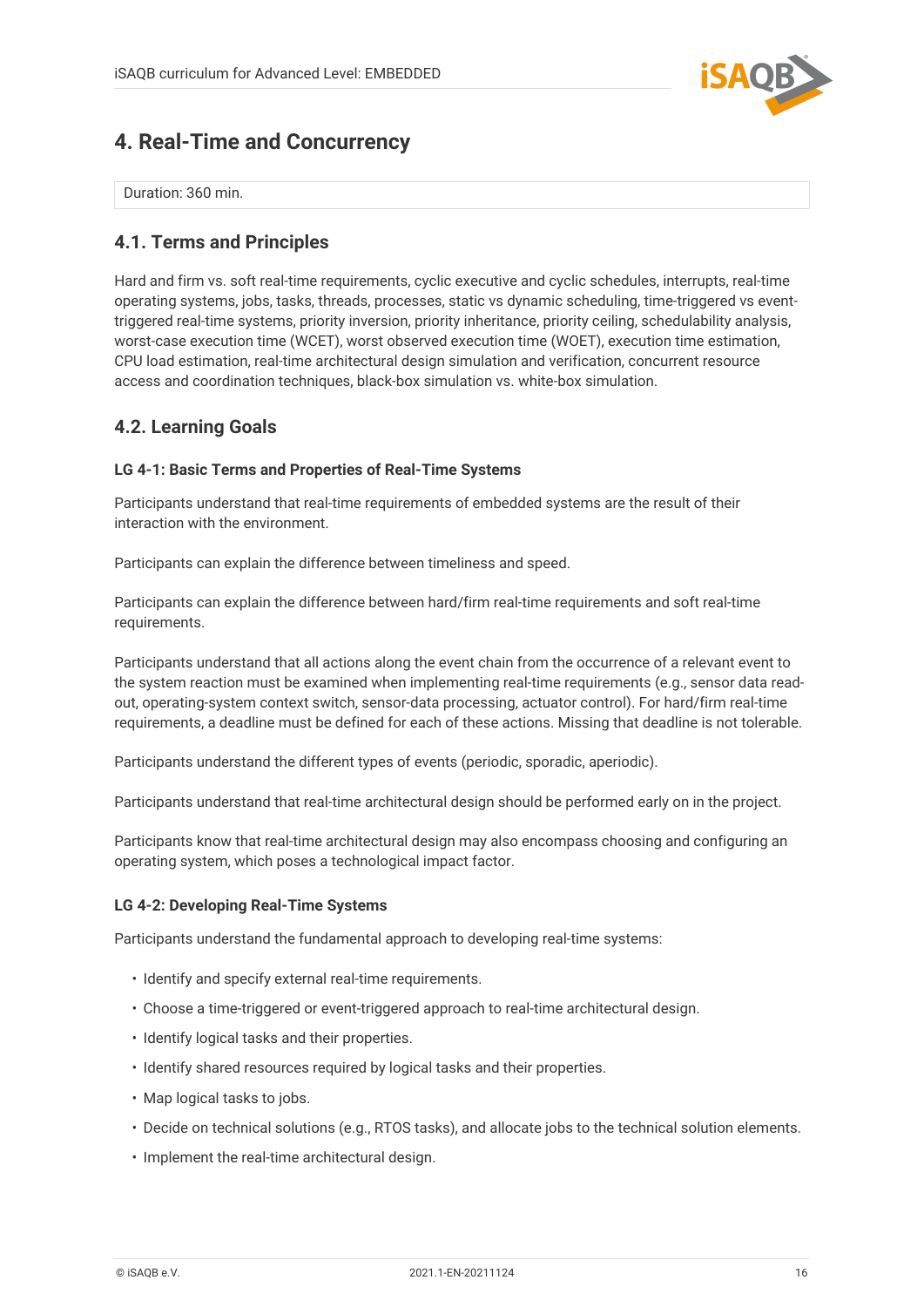

• Continuously analyze and verify the real-time architectural design and the implementation to iteratively refine the real-time architectural design.

Participants know how real-time system design is integrated into the overall development life cycle.

Participants understand that extending functions or adding new functions at a later time can have a large impact on time behavior and schedulability. The degree to which such extensions must be supported is an important impact factor to real-time architectural design. They understand that real-time affects the entire life cycle of the system and influences many disciplines and activities (e.g., requirements elicitation, systems architecture, hardware architecture, software architecture, software implementation, test and verification, deployment).

Participants understand that real-time is a cross-cutting concern.

#### <span id="page-18-0"></span>**LG 4-3: Real-Time Requirements**

Participants are able to specify and model real-time requirements. They know different approaches to specifying real-time requirements (e.g., specifying real-time requirements in UML, SysML, or AADL) and can select a suitable approach for a particular system.

#### <span id="page-18-1"></span>**LG 4-4: Time-Triggered vs. Event-Triggered Approaches**

Participants can describe the time-triggered and event-triggered approaches to real-time architectural design. They understand the trade-offs of both approaches regarding determinism and flexibility.

Participants understand that the decision for an approach has a profound, cross-cutting impact on the architecture and the implementation and is therefore hard to change.

#### <span id="page-18-2"></span>**LG 4-5: Technical Solutions to Scheduling and Concurrency**

Participants can describe technical solutions like cyclic executive, RTOS-based event-triggered approach, and application-level interrupt handling.

Participants know criteria for deciding between different technical solutions. They are able to select a technical solution for a specific system and reasonably justify their decision.

Participants can describe how different technical solutions can be combined (e.g., cyclic executive and interrupts).

Participants understand approaches to handling non-periodic events (interrupt-driven execution, background execution, slack-stealing). They know further approaches (periodic, deferrable or sporadic server).

Cyclic schedules and frame-based scheduling:

- Participants can describe the benefits and drawbacks of cyclic scheduling.
- Participants can analyze the real-time characteristics of a solution based on a cyclic executive.
- Participant can design cyclic schedules for simple real-time problems.

RTOS-based event-triggered approach:

• Participants can describe the differences between static and dynamic scheduling methods.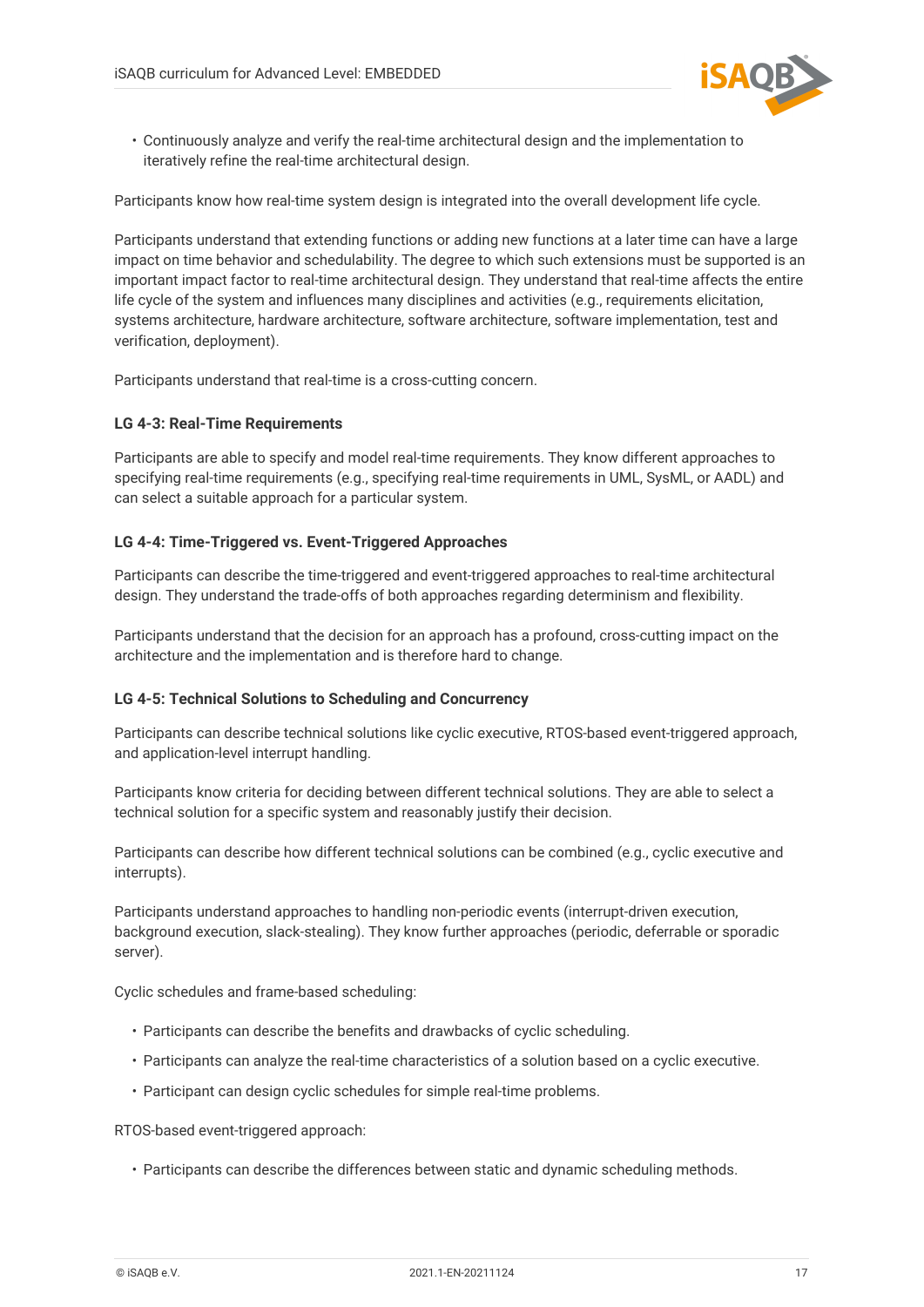

- Participants can describe the advantages and disadvantages of using preemption.
- Participants understand rate-monotonic, deadline-monotonic and earliest deadline first scheduling.
- Participants can select an appropriate scheduling approach according to the real-time requirements.
- Participants can identify jobs with similar properties and allocate them to the same elements of the technical solution (e.g., processes or threads).
- Participants can define the RTOS-tasks and their characteristics.
- Participants can describe important timing properties of RTOSes and hardware (e.g., interrupt latency, scheduling latency, dispatch latency)

Application-level interrupt handling:

- Participants understand the strengths and weaknesses of using interrupts at the application level.
- Participants can define a concept for using interrupts at the application level: prioritizing interrupts, rules for blocking interrupts, using the prologue/epilogue model
- Participants understand that the concepts for using interrupts at the application level depend on the processor architecture (e.g., number of priorities) and the RTOS (e.g., support for prologue/epilogue model).

#### <span id="page-19-0"></span>**LG 4-6: Concurrent Access to Shared Resources**

Participants understand the potential problems caused by concurrent access to shared resources (e.g., blocking time). They understand that whether these problems can actually occur depends strongly on the chosen technical solution to concurrency (e.g., time-triggered vs. event-triggered approach).

Participants understand solution approaches for interactions between jobs and their trade-offs (e.g., message passing, shared data).

Participants know strategies for preventing typical concurrency problems (e.g., critical sections, nonpreemptive critical sections protocol, semaphores, synchronization objects and mutexes, atomic actions, non-blocking synchronization). They can select appropriate strategies for a specific system.

Participants know how to optimize critical sections (e.g., by assigning program elements which share the same software resources to the same RTOS task).

Participants understand how deadlocks occur and how they can be avoided.

Participants understand priority inversion and know solution approaches (priority ceiling, priority inheritance).

#### <span id="page-19-1"></span>**LG 4-7: Impact of the Operating System on Real-Time Characteristics**

Participants can explain the characteristics of a real-time operating system. They understand that realtime operating systems and general-purpose operating systems serve different purposes.

Participants know a minimum of two examples of real-time operating systems and their characteristics.

Participants can refine the real-time architectural design in the context of the selected operating system (e.g., refine tasks priorities and assign program elements to task entities).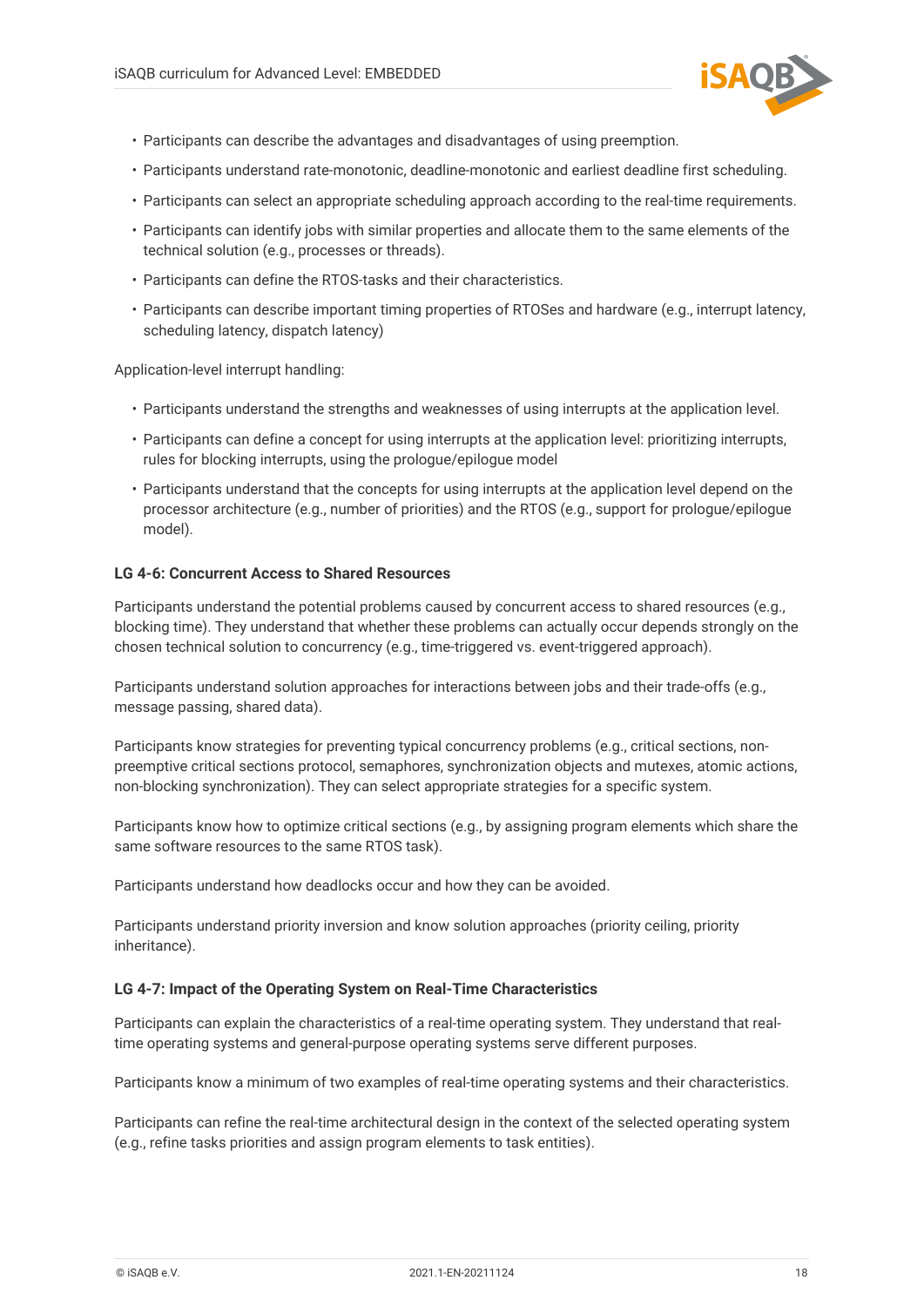

#### <span id="page-20-0"></span>**LG 4-8: Real-Time Analysis**

Participants know different approaches how the real-time architectural design can be evaluated, such as design reviews, performing schedulability analysis, or using tools for scheduling simulation and verification.

Schedulability analysis:

- Participants understand how to gather data on which a schedulability analysis can be based (e.g., past experience, measurements, simulation, mathematical methods, static analysis).
- Participants know simulation and analytical methods as approaches to gain confidence that the realtime requirements can be met.
- Participants understand that the schedulability of a set of tasks cannot be shown reliably by individual measurements (e.g., due to blocking time).
- Participants know approaches to schedulability analysis for rate-monotonic, deadline-monotonic, or earliest-deadline-first scheduling.
- Participants can apply rate-monotonic analysis to perform a dependable schedulability analysis.
- Participants understand the limitations of analytical approaches regarding complex real-time systems, due to dependencies among jobs.
- Participants understand simulation as an approach for complex real-time systems.

Worst-case execution time (WCET) analysis:

- Participants understand that determining the maximum execution time of a job is crucial for real-time analysis. Soundness and tightness are important quality characteristics of WCET analysis.
- Participants understand that the precision of WCET analysis is limited. The precision is influenced by hardware and software complexity (e.g., impact of caches, pipelines, shortest vs. longest program path, memory management, dynamic dispatch, approach to error handling).
- Participants can explain advantages, disadvantages and limitations of static analysis, dynamic analysis and hybrid approaches to WCET analysis.
- Participants can estimate the overall CPU load to support schedulability analyses such as ratemonotonic analysis.

Shared resource analysis:

- Participants understand the difference between WCET and WCRT.
- Participants understand how shared resources and the resource-access protocol affect the WCRT. They understand that therefore shared-resource analysis needs to be performed as part of real-time analysis.

#### <span id="page-20-1"></span>**LG 4-9: Tools for Real-Time Architectural Design and Analysis**

Participants understand that tools for specification, design and analysis of real-time systems are needed for complex embedded systems with many external real-time requirements.

Participants know application areas of tools for real-time architectural design and analysis, such as modeling the real-time architectural design, static WCET analysis, analytical schedulability analysis, whitebox vs. black-box simulation of real-time systems. Participants know examples of specific tools and their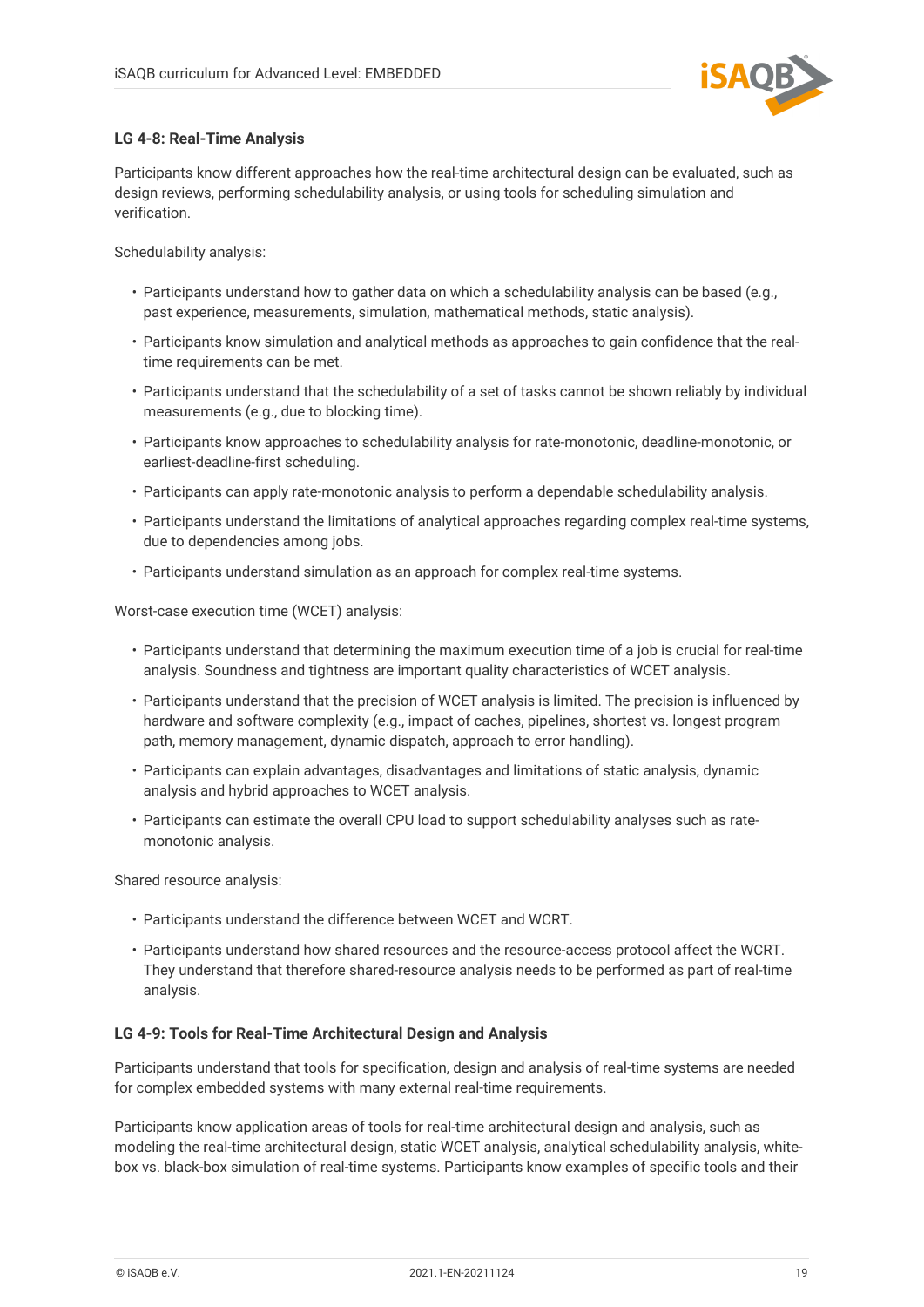

application areas.

#### <span id="page-21-1"></span>**LG 4-10: Relationship to Distributed and Multi-Core Systems Architectures**

Participants understand the challenges introduced when building distributed or multi-core real-time systems (e.g., proper methods of synchronization, global scheduling, global time base, latencies imposed by communication).

Participants know different approaches to scheduling (partitioned, clustered, global scheduling) and migration in multicore systems (e.g., offline vs. online migration).

## <span id="page-21-0"></span>**4.3. References**

[\[Kopetz 2011\],](#page-24-7) [\[Liu 2000\]](#page-25-9), [\[Baruah+2015\]](#page-24-8), [\[Stallings 2014\]](#page-25-10), [\[Douglass 2014\]](#page-24-9)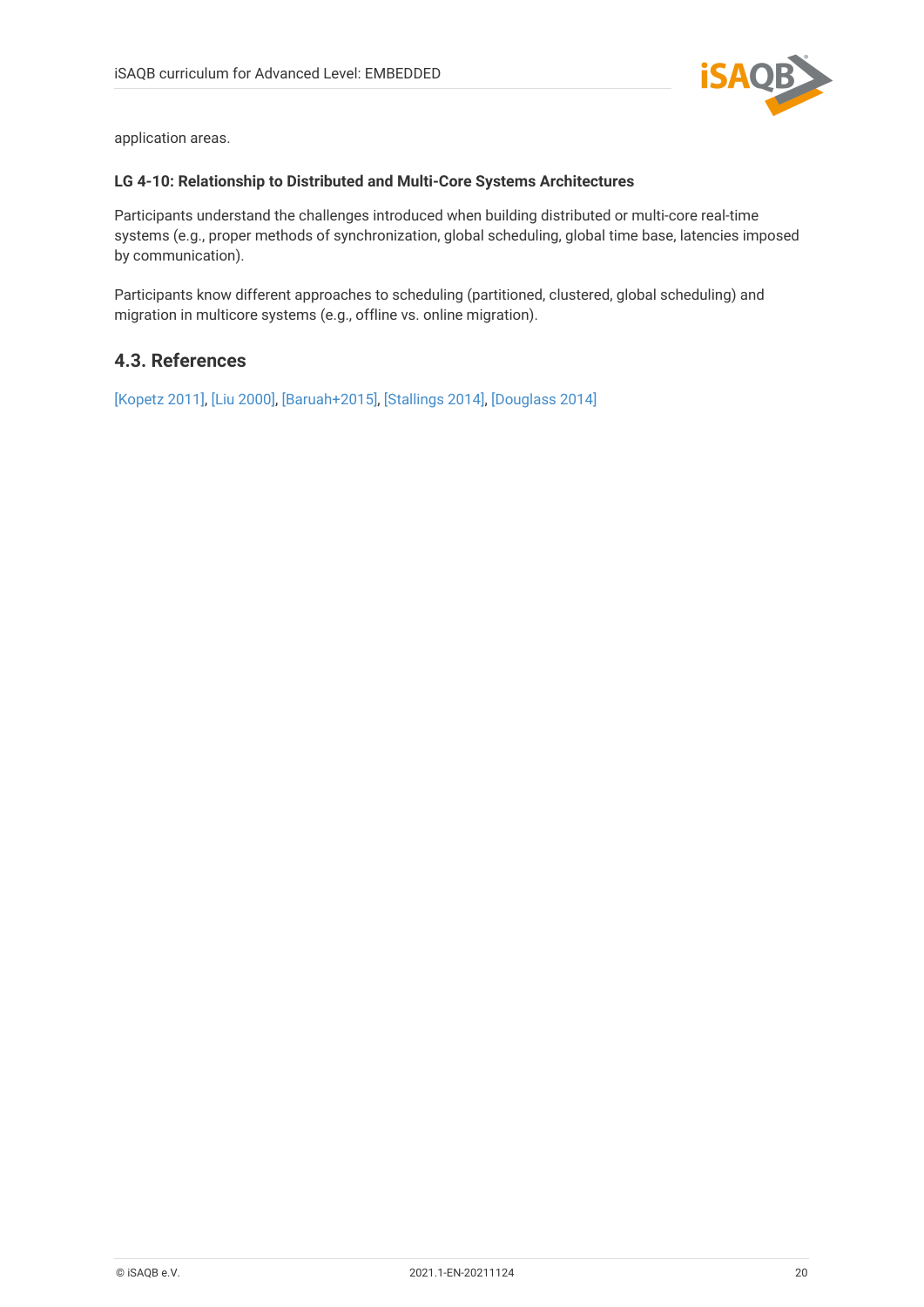

## <span id="page-22-0"></span>**5. Adaptability**

Duration: 90 min.

## <span id="page-22-1"></span>**5.1. Terms and Principles**

Variants, feature models, platform development, product lines, product platforms, variation point, adaptability, variability, variability in space, variability in time, binding time.

## <span id="page-22-2"></span>**5.2. Learning Goals**

#### <span id="page-22-3"></span>**LG 5-1: Foundations of Adaptability and Variability**

Participants understand the motivation and need for adaptability (supporting the evolution over time, variability in time) and variability (supporting multiple product variants, variability in space). They understand how the need for adaptability and variability can be determined and specified.

Participants know possible binding times when variability can be resolved (before runtime, at startup/load time, at runtime).

Participants know trade-offs and drawbacks of increased adaptability and variability as well as competing quality goals (e.g., testability, performance, safety, security, and backwards compatibility) and complementing quality goals (e.g., maintainability, reusability).

Participants know high level approaches to adaptability and variability such as the 150%-model, 80% model, product platforms or product lines.

#### <span id="page-22-4"></span>**LG 5-2: Modeling Variability in the Architecture**

Participants understand that variability can occur at the functional level (e.g., product variants differ in the provided functions) and at the technical level (e.g., alternative technical solutions exist for the same functionality).

Participants understand how the separation between functional architectures and technical architectures can support adaptability and variability by allowing alternative technical architectures for the same functional architecture.

Participants know how to model variation points in requirements, functional architectures, and technical architectures.

#### <span id="page-22-5"></span>**LG 5-3: Supporting Adaptability and Variability**

Participants know how adaptability and variability are supported by:

- principles such as modularity
- architecture and design patterns such as plugin, adapter, facade
- frameworks and libraries
- architecture decisions such as deployment decisions (e.g., edge vs. cloud computing)

Participants can apply these solutions to implement variation points in the architecture.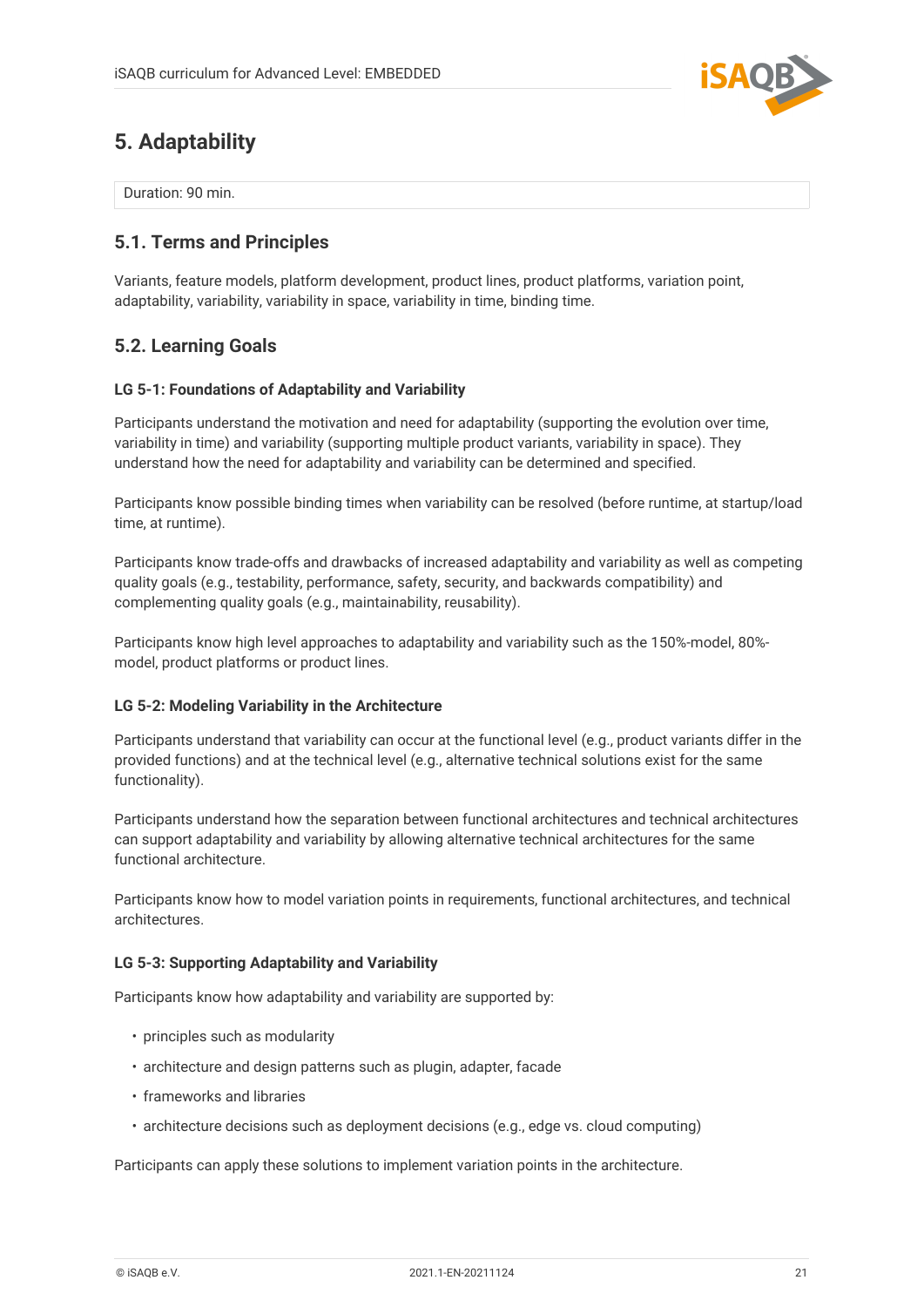

#### <span id="page-23-1"></span>**LG 5-4: Evolution of Embedded Systems**

Participants understand that adaptability in embedded software is driven both by requirement changes and by evolution of the systems architecture. This evolution needs to be addressed in the software architecture and in the development process.

Participants understand the trade-offs of using legacy code and how its usage can restrict adaptability and variability.

Participants know how to maintain adaptability and deal with new adaptability requirements (e.g., by refactoring).

Participants know approaches how to handle system and software updates, as well as trade-offs of updates.

#### <span id="page-23-2"></span>**LG 5-5: Tools for Supporting Variability and Adaptability**

Participants know common tools to model and manage variability.

Participants understand how code generation can support adaptability and variability and know common tools for code generation.

## <span id="page-23-0"></span>**5.3. References**

[\[Anastasopoulos+ 2001\]](#page-24-10), [\[Clements+2002\]](#page-24-11), [\[Kang+1990\]](#page-24-12)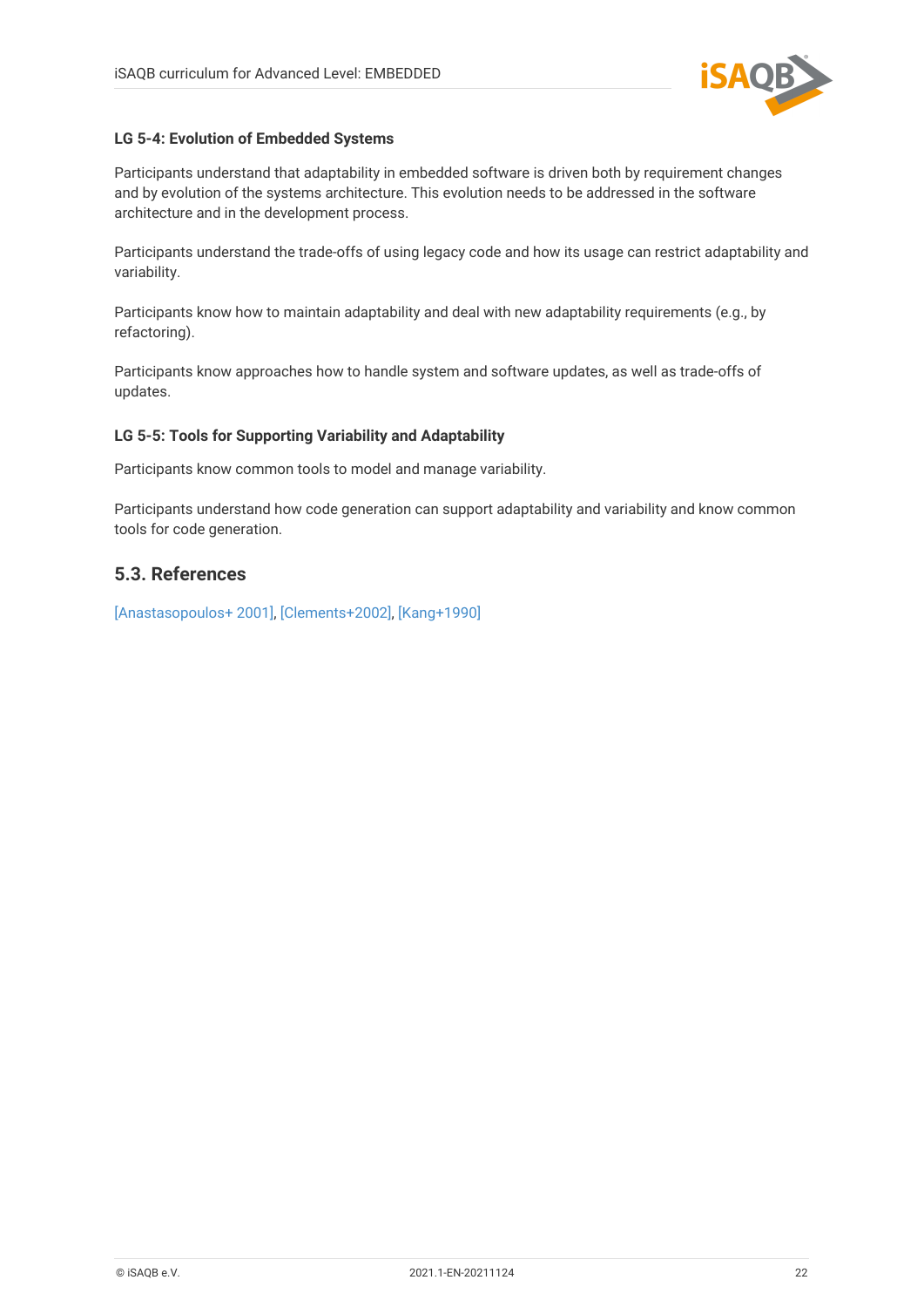

## <span id="page-24-0"></span>**References**

This section contains references that are cited in the curriculum.

#### **A**

- <span id="page-24-10"></span>■ [Anastasopoulos+ 2001] Michalis Anastasopoulos, Cristina Gacek: Implementing Product Line Variabilities, in: ACM SIGSOFT Software Engineering Notes, May 2001
- <span id="page-24-3"></span>▪ [Andrews+2008] Jason Andrews, Kamal Hyder, Bob Perrin, Colin Walls, Rick Gentile, Keith E. Curtis, David J. Katz, Jack Ganssle, Jean J. Labrosse, Robert Oshana: Embedded Software, Elsevier, 2008

**B**

<span id="page-24-8"></span>▪ [Baruah+2015] Sanjoy K. Baruah, Marko Bertogna, Giorgio C. Buttazzo: Multiprocessor Scheduling for Real-Time Systems, Springer 2015

#### **C**

<span id="page-24-11"></span>▪ [Clements+2002] Paul Clements, Linda M. Northrop: Software product lines - practices and patterns, Addison Wesley 2002

#### **D**

- <span id="page-24-9"></span>▪ [Douglass 2014] Bruce Powel Douglass: Real Time UML Workshop for Embedded Systems, Newnes 2014
- <span id="page-24-1"></span>▪ [Douglass 2015] Bruce Powel Douglass: Agile Systems Engineering, Morgan Kaufman 2015

**F**

<span id="page-24-4"></span>▪ [Feiler+ 2012] Peter H. Feiler, David P. Gluch: Model-Based Engineering with AADL, Addison-Wesley 2012

**H**

<span id="page-24-6"></span>■ [Hanmer 2007] Robert Hanmer: Patterns for Fault Tolerant Software, Wiley 2007

**K**

- <span id="page-24-2"></span>▪ [Koopman 2021] Philip Koopman: Better Embedded System Software, Independently published 2021
- <span id="page-24-7"></span>▪ [Kopetz 2011] Hermann Kopetz: Real-Time Systems - Design Principles for Distributed Embedded Applications, Springer 2011
- <span id="page-24-5"></span>▪ [Kordon 2013] Fabrice Kordon (Editor): Embedded Systems - Analysis and Modeling with SysML, UML and AADL, Wiley 2013

**L**

<span id="page-24-12"></span>■ [Kang+1990] Kyo C. Kang, Sholom G. Cohen, James A. Hess, William E. Novak, A. Spencer Peterson: Feature-Oriented Domain Analysis (FODA) Feasibility Study, Technical Report CMU/SEI-90-TR-021, Software Engineering Institute, Carnegie Mellon University, 1990

**I**